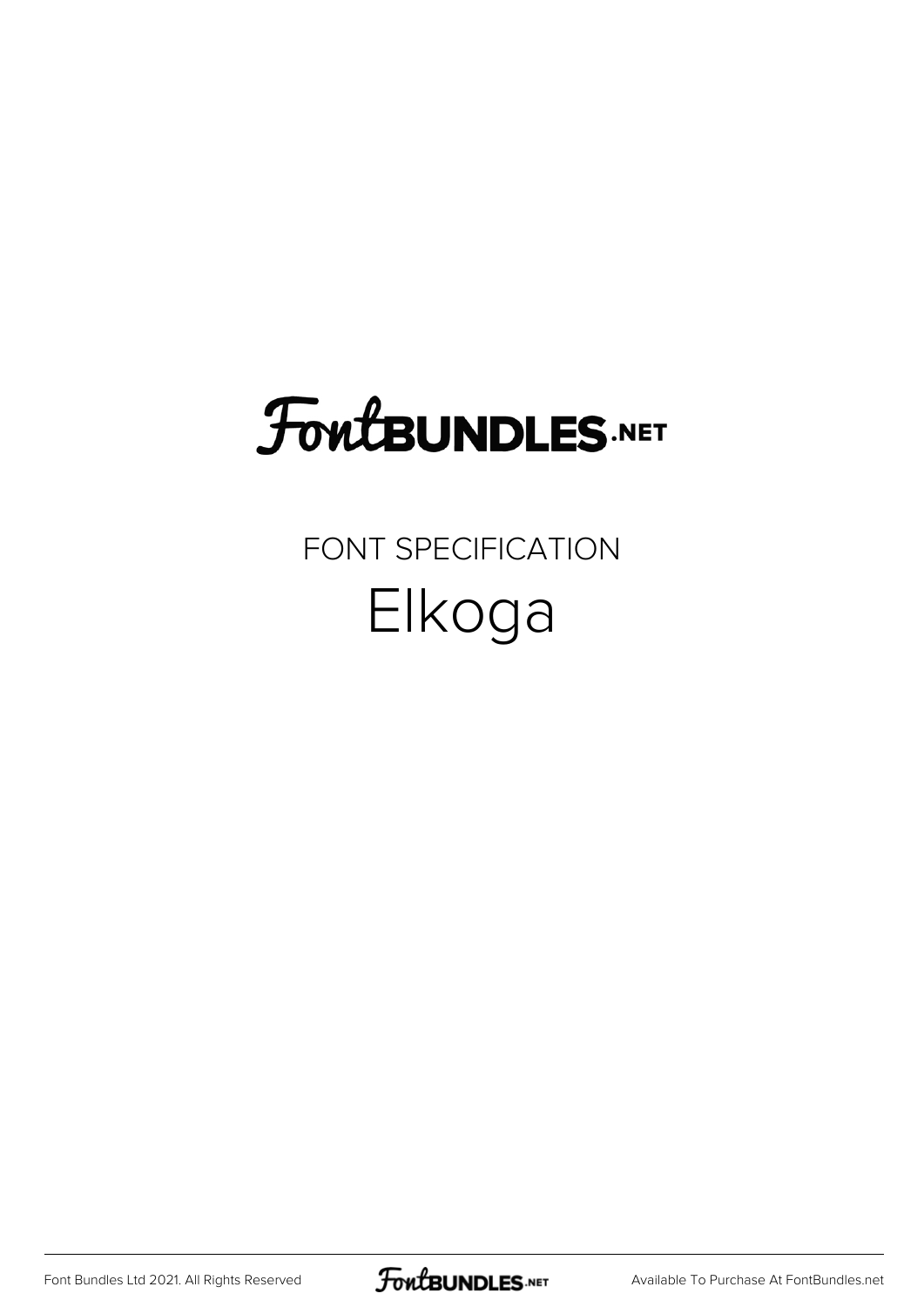#### Elkoga Med - Regular

**Uppercase Characters** 

#### ABCDEFGHIJKLMN OPQRSTUVWXYZ

Lowercase Characters

### abcdefghijklmno pqrstuvwxyz

**Numbers** 

#### 0123456789

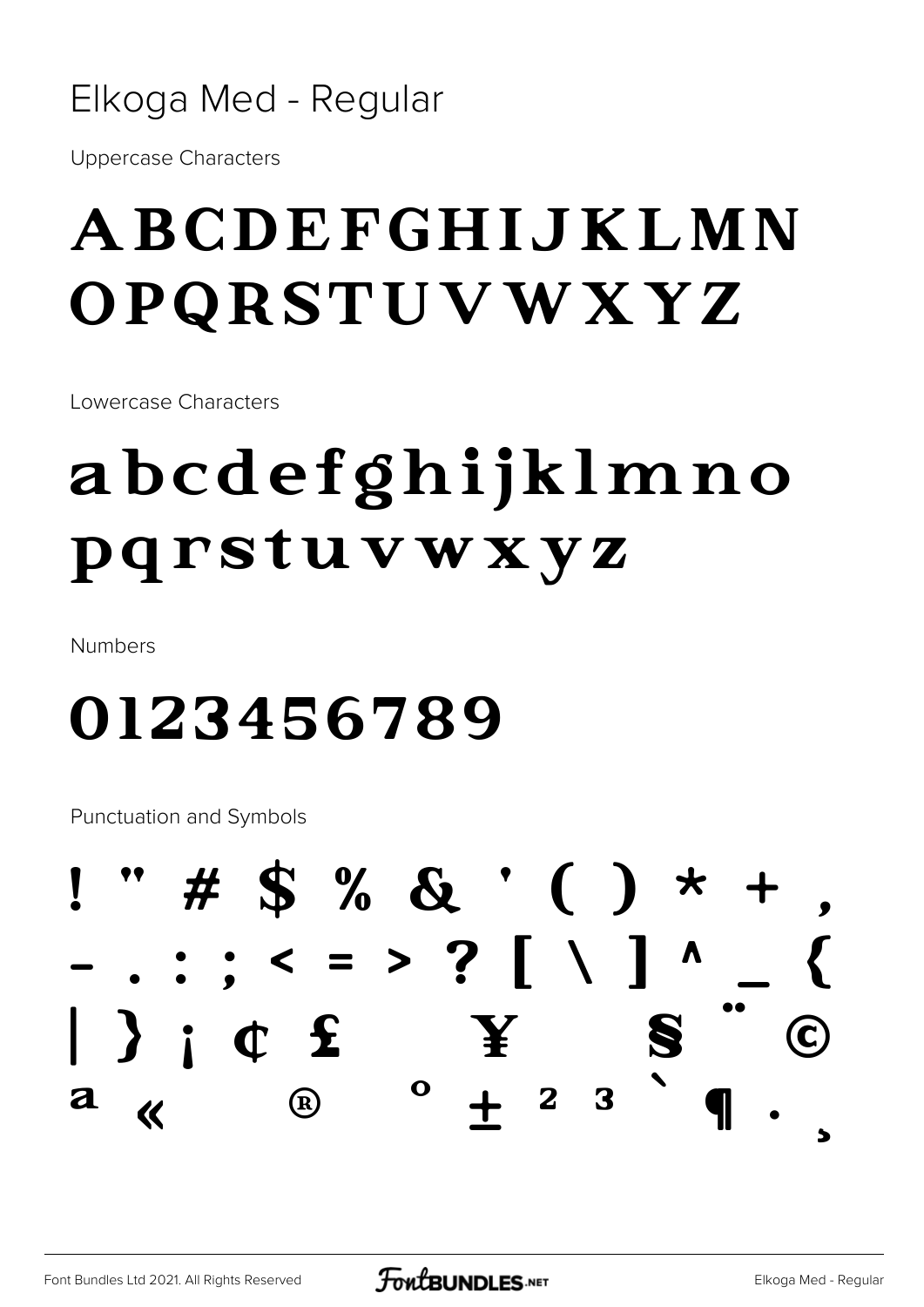#### $\frac{1}{4}$   $\frac{1}{2}$  $\mathbf{I}$  $\mathbf 0$  $\frac{3}{4}$ All Other Glyphs

# ÁÀÂÃÄÅÆÇÉ ÈÊËÍÎÎĐÑ  $\dot{\mathbf{O}}\hspace{0.1cm}\dot{\mathbf{O}}\hspace{0.1cm}\dot{\mathbf{O}}\hspace{0.1cm}\dot{\mathbf{O}}\hspace{0.1cm}\dot{\mathbf{O}}\hspace{0.1cm}\times\hspace{0.1cm}\mathbf{\Omega}\hspace{0.1cm}\dot{\mathbf{U}}\hspace{0.1cm}\dot{\mathbf{U}}$ ÛÜÝ  $B$  á à â  $\tilde{a}$ äåæçéèêëí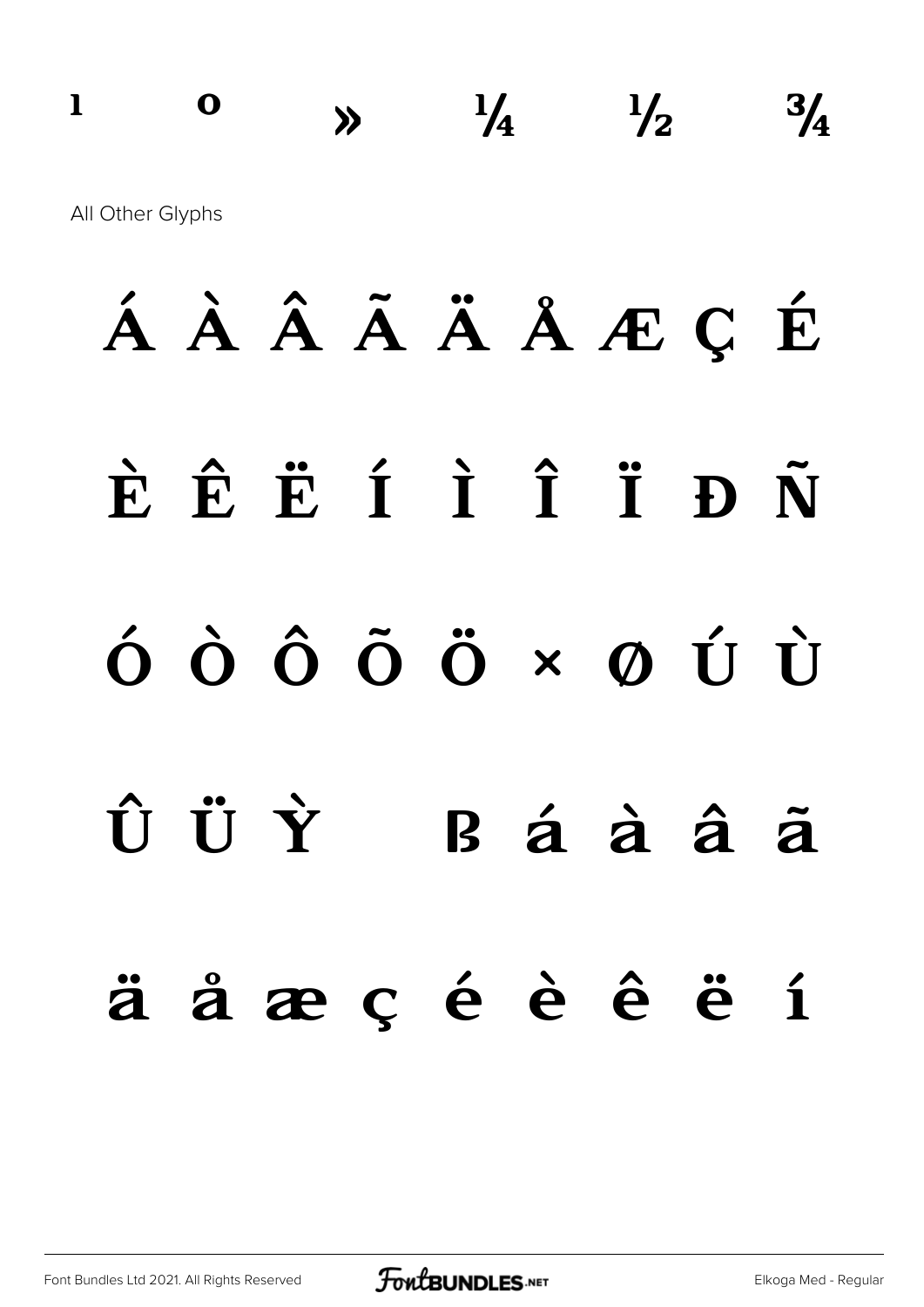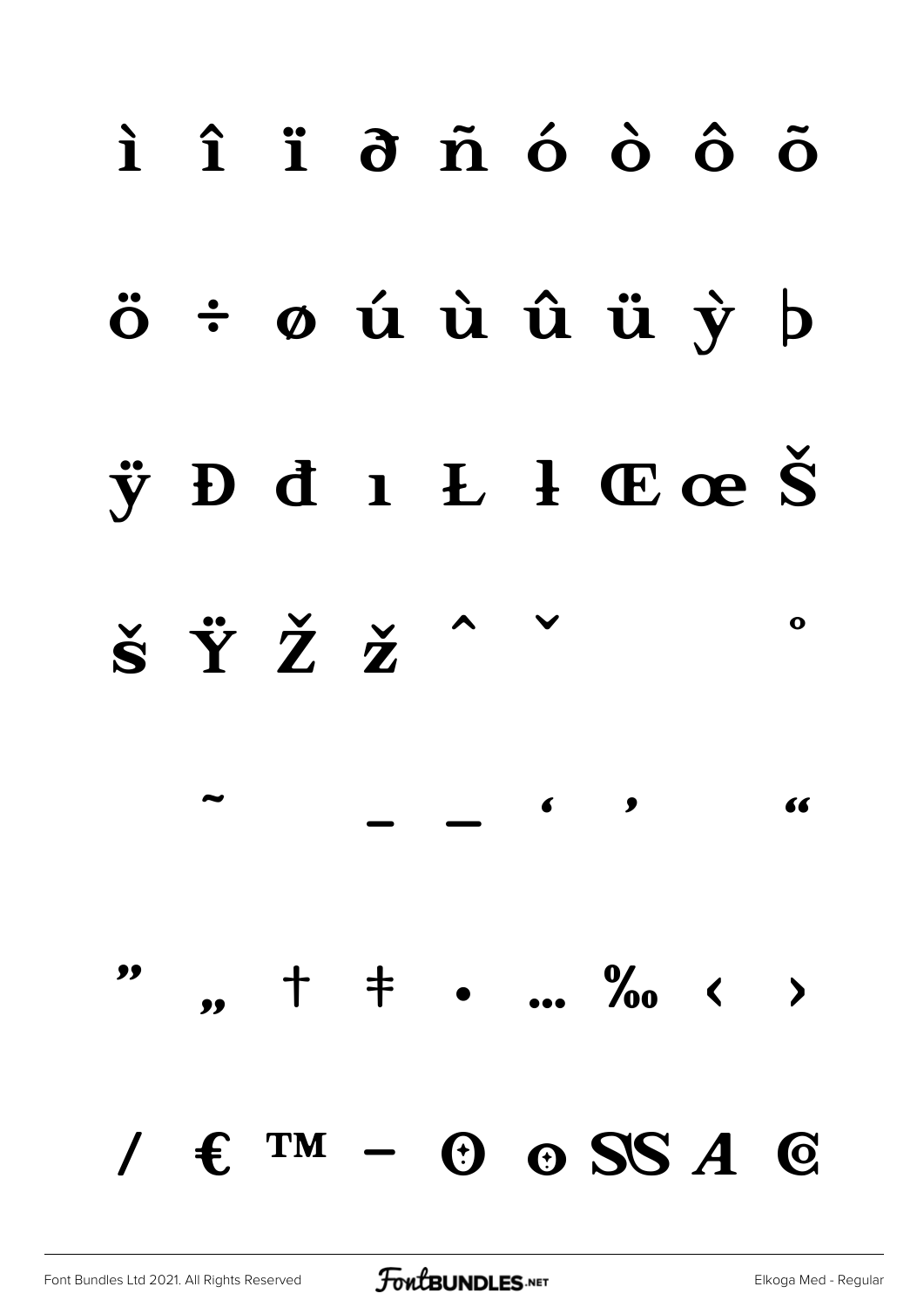#### 00 oo tt IA IORAROIO Ro

#### ss h n m a KOkoKo fi

f1

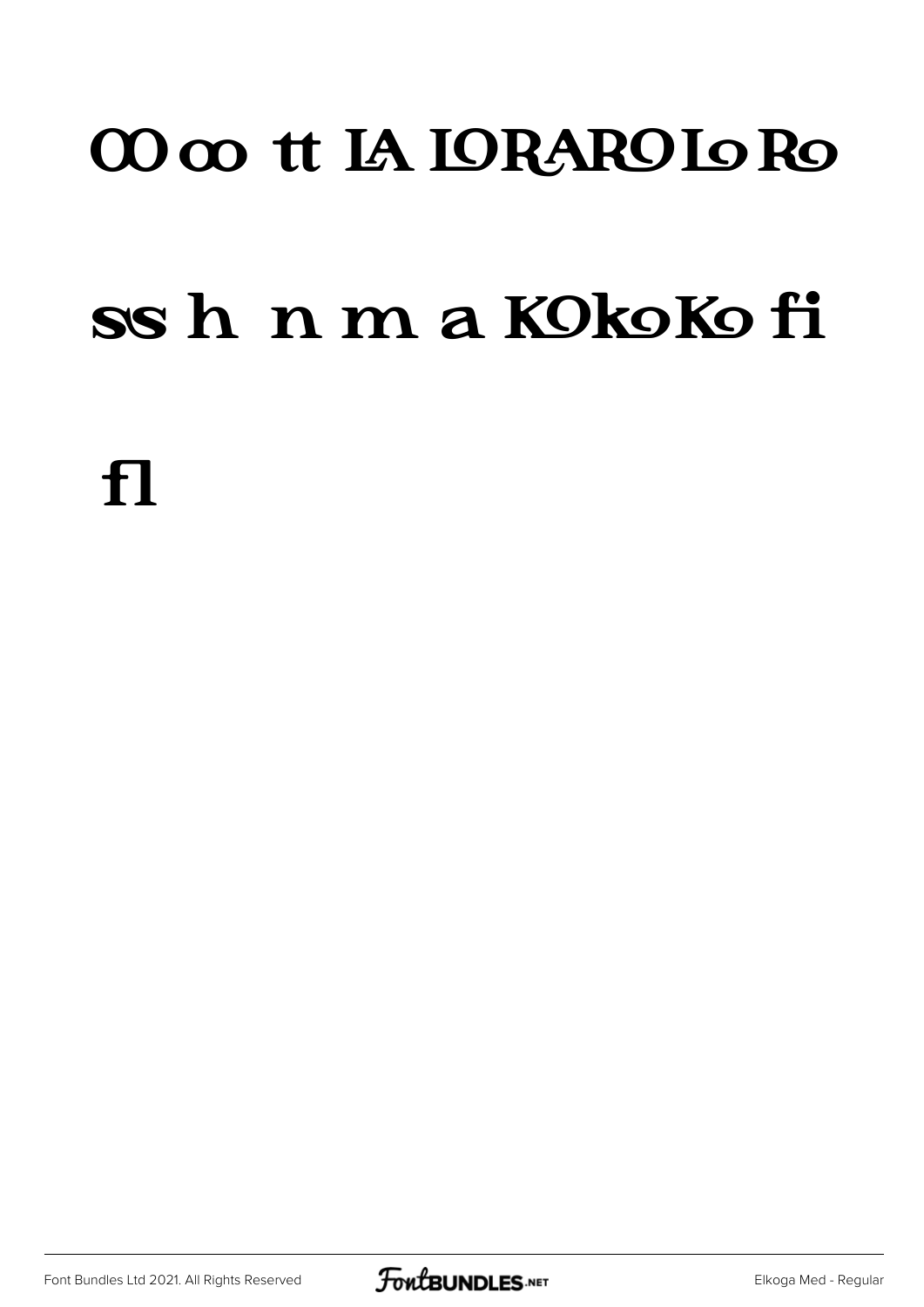

**Uppercase Characters** 

#### **ABCDEFGHLJKLMN** OPQRSTUVWXYZ

Lowercase Characters

### abcdefghijklmno pqrstuvwxyz

**Numbers** 

#### 0123456789

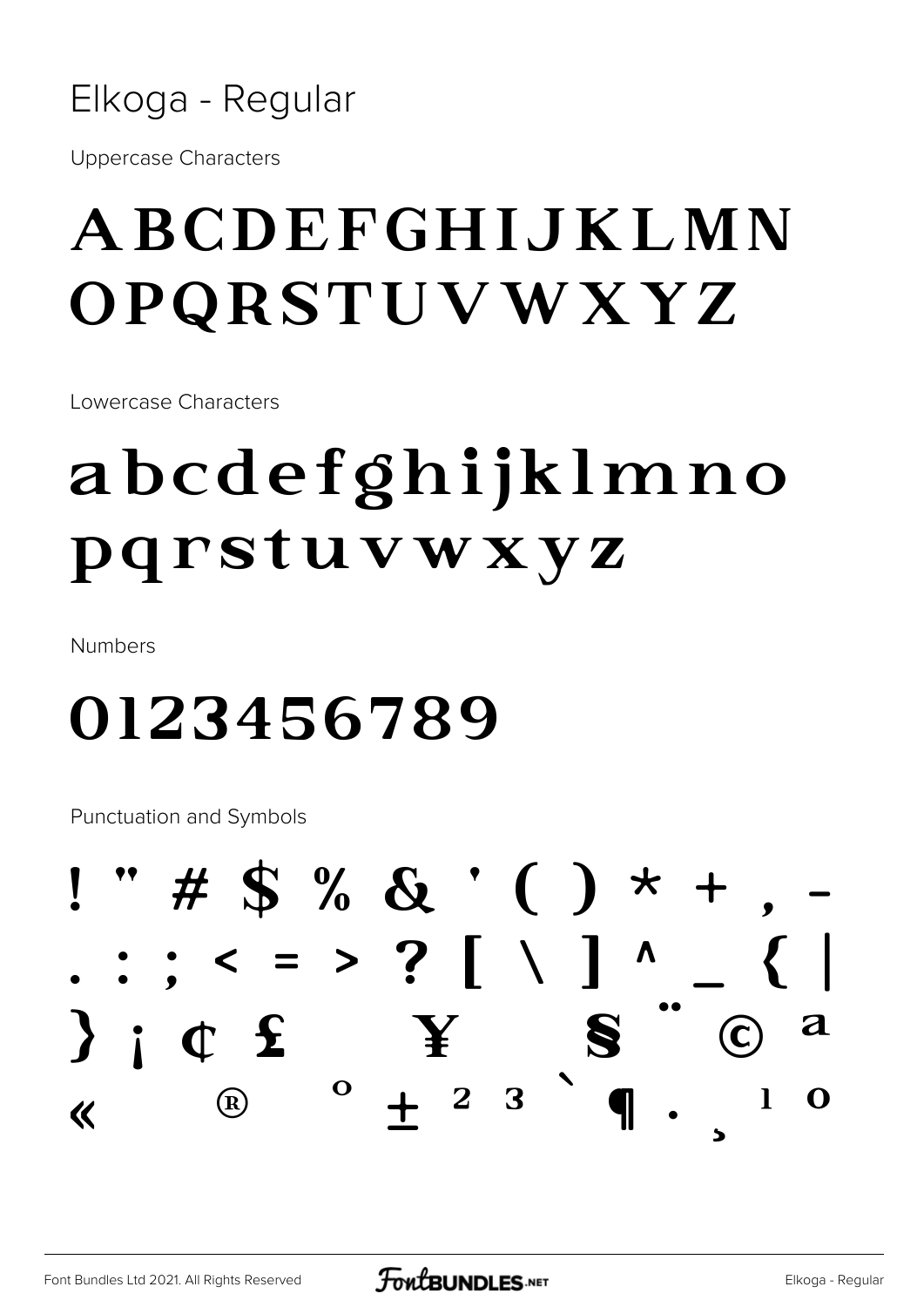$\frac{3}{4}$  $\frac{1}{4}$  $\frac{1}{2}$  $\lambda$ 

All Other Glyphs

# ÁÀÂÃÄÅÆÇÉ ÈÊËÍÎÎĐÑ  $\acute{\theta} \; \grave{\Theta} \; \grave{\Theta} \; \acute{\Theta} \; \dot{\Theta} \; \times \; \phi \; \acute{\Theta} \; \grave{\Theta}$ ÛÜÝ  $R$ á à â ã äåæçéèêëí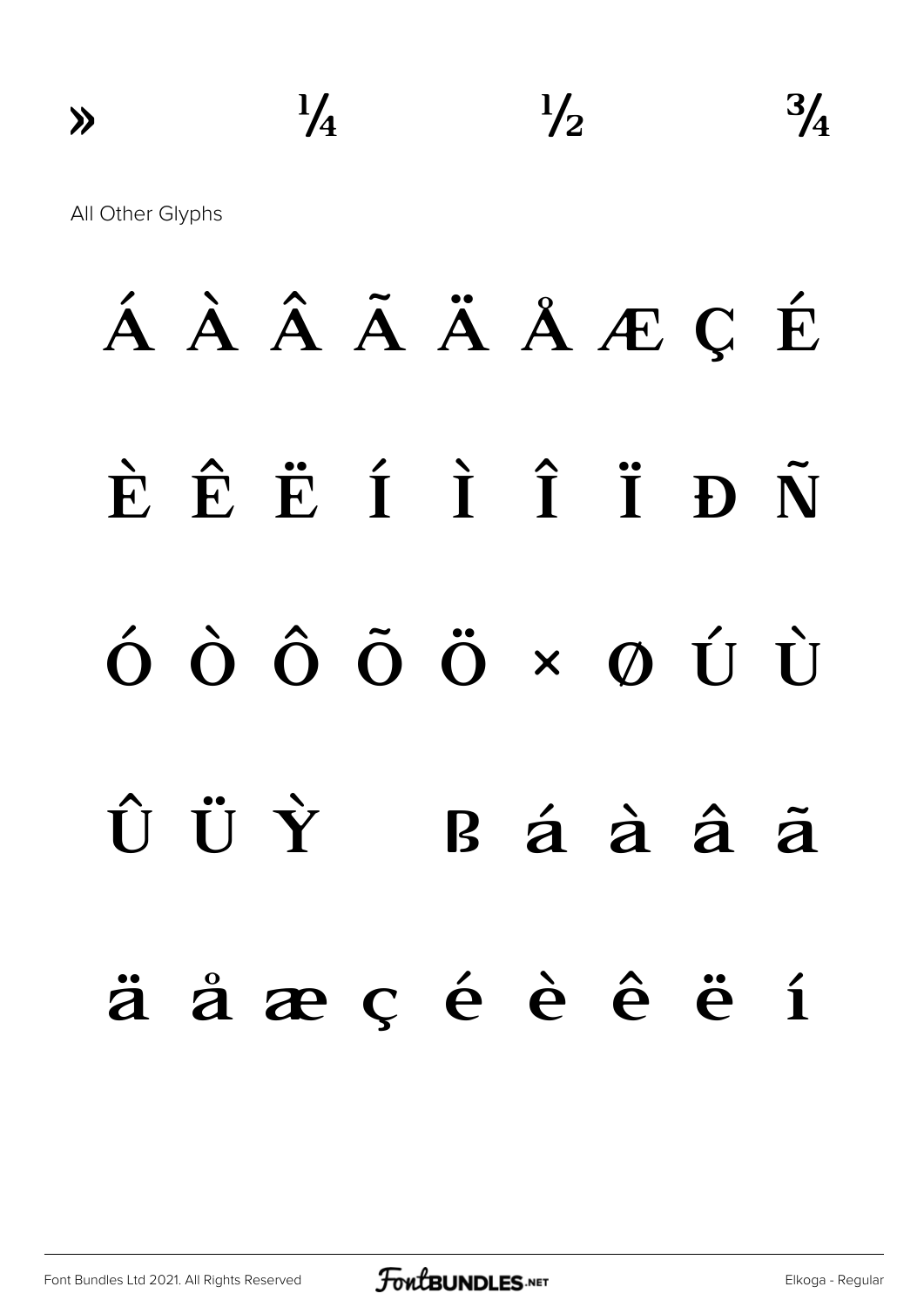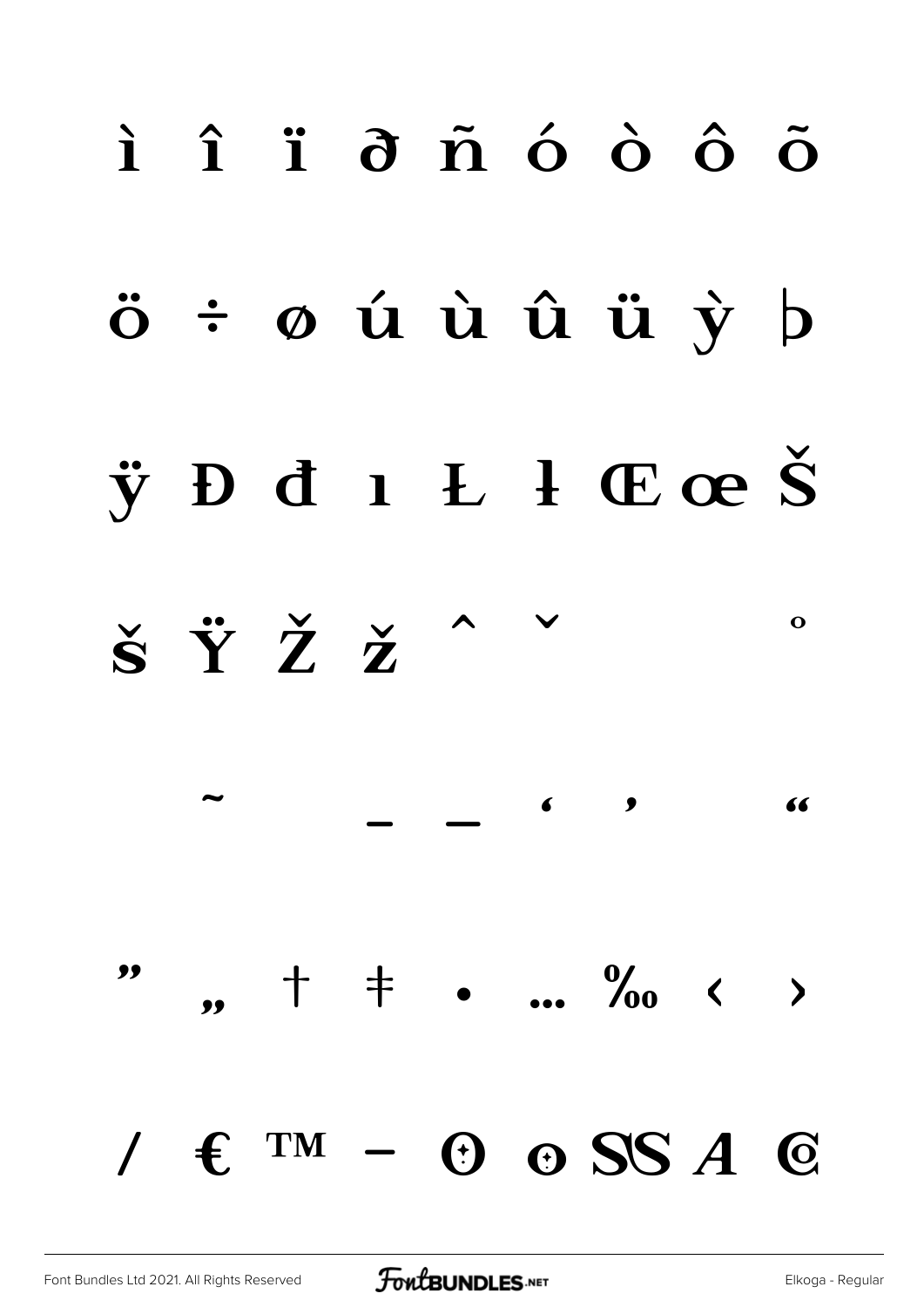#### CO co tt IA IORARO Io Ro

#### ssh nmaKOkoKofi

 $\mathbf{f}$ 

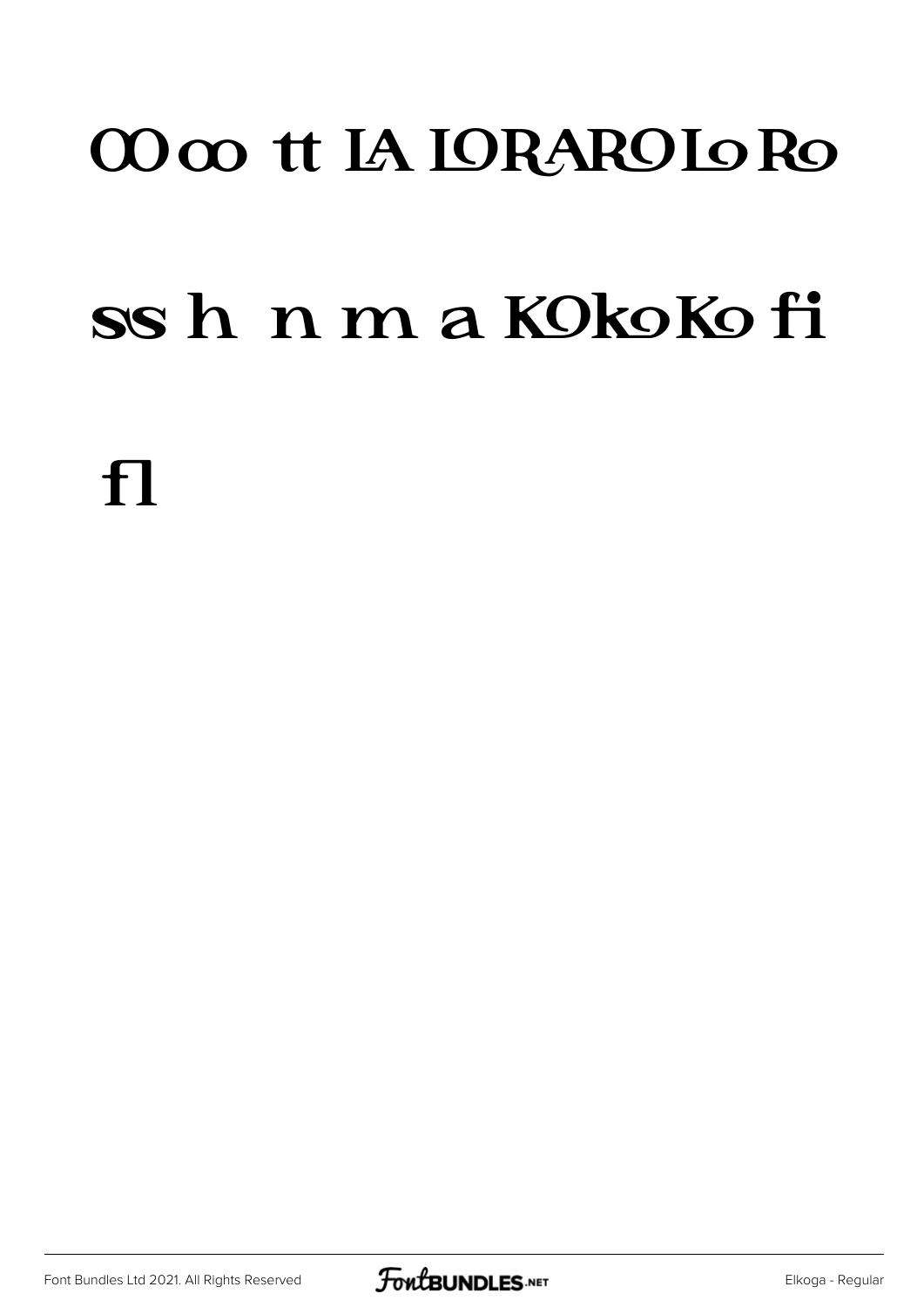#### Elkoga SemBd Ita - Regular

**Uppercase Characters** 

#### ABCDEFGHIJKLMN OPQRSTUVWXYZ

Lowercase Characters

### abcdefghijklmno pqrstuvwxyz

**Numbers** 

#### *0123456789*

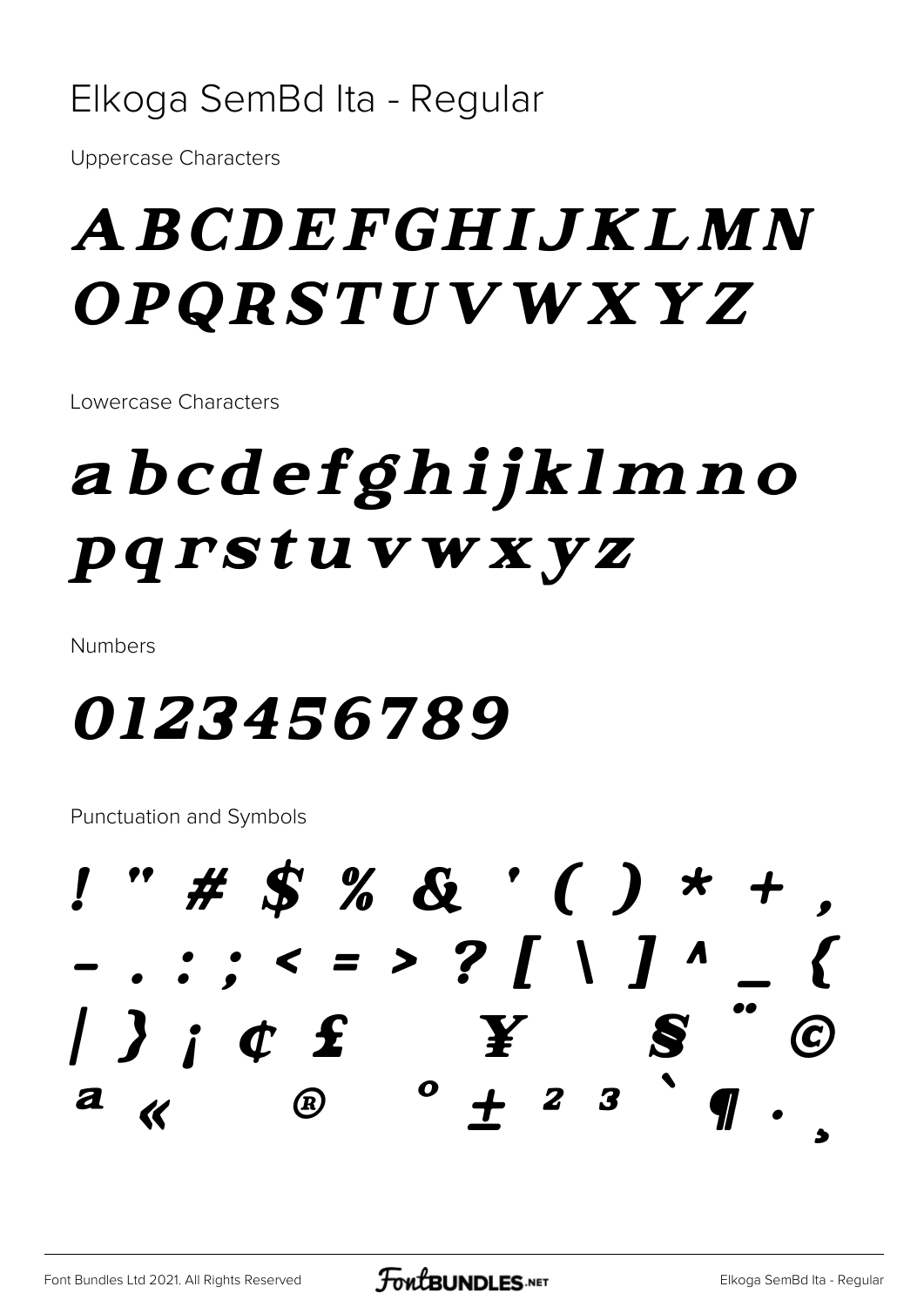#### $\mathbf{I}$  $\boldsymbol{o}$  $\frac{1}{4}$  $\frac{1}{2}$  $\frac{3}{4}$  $\lambda$ All Other Glyphs

# ÁÀÂÃÄÅÆÇÉ  $\dot{E}$   $\hat{E}$   $\ddot{E}$   $\dot{I}$   $\dot{I}$   $\ddot{I}$   $\ddot{D}$   $\ddot{N}$  $\acute{o}$   $\grave{o}$   $\acute{o}$   $\ddot{o}$   $\ddot{o}$   $\times$   $\acute{o}$   $\acute{o}$   $\acute{o}$ ÛÜÝ  $B$ áàââ äåæçéèêëí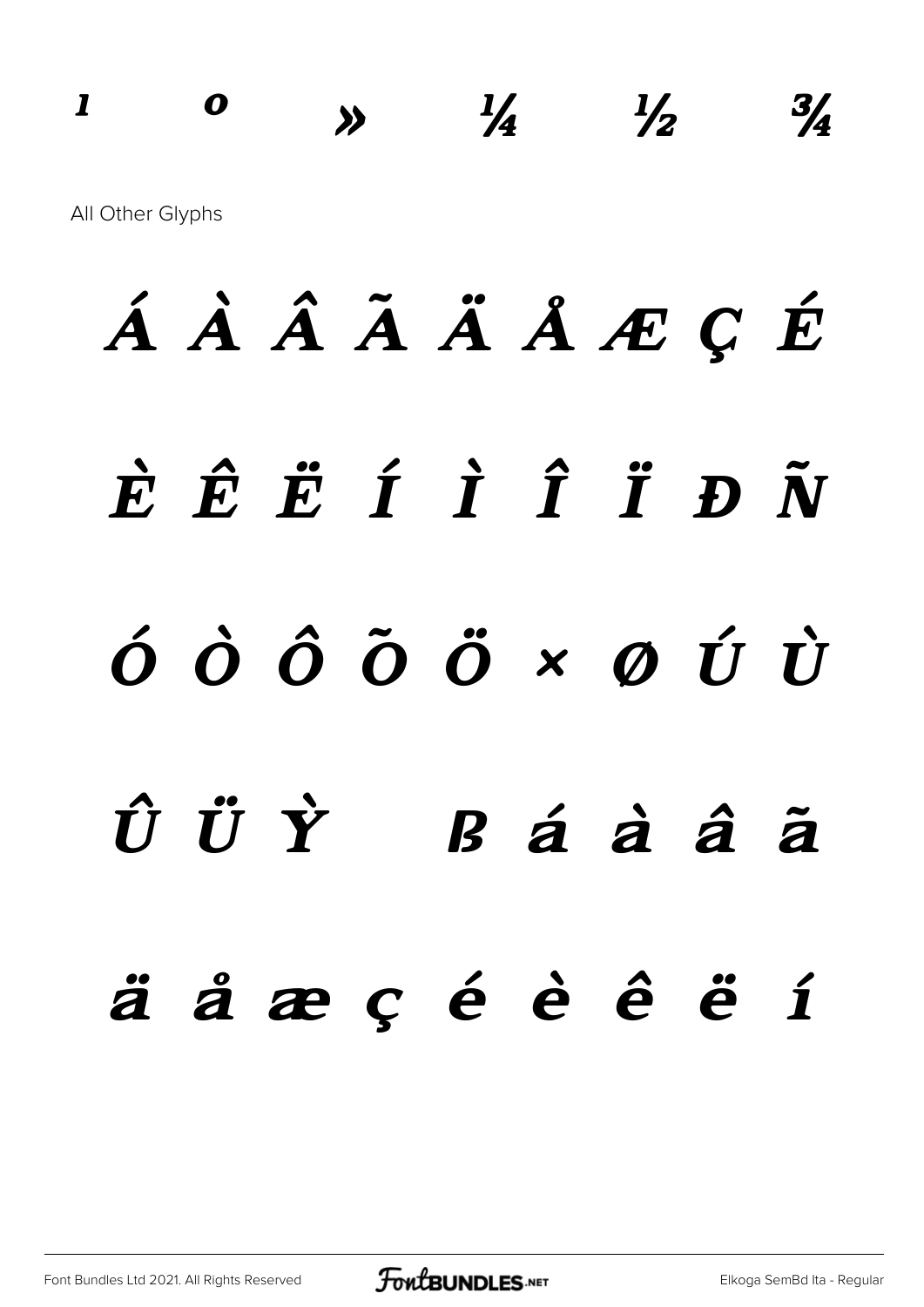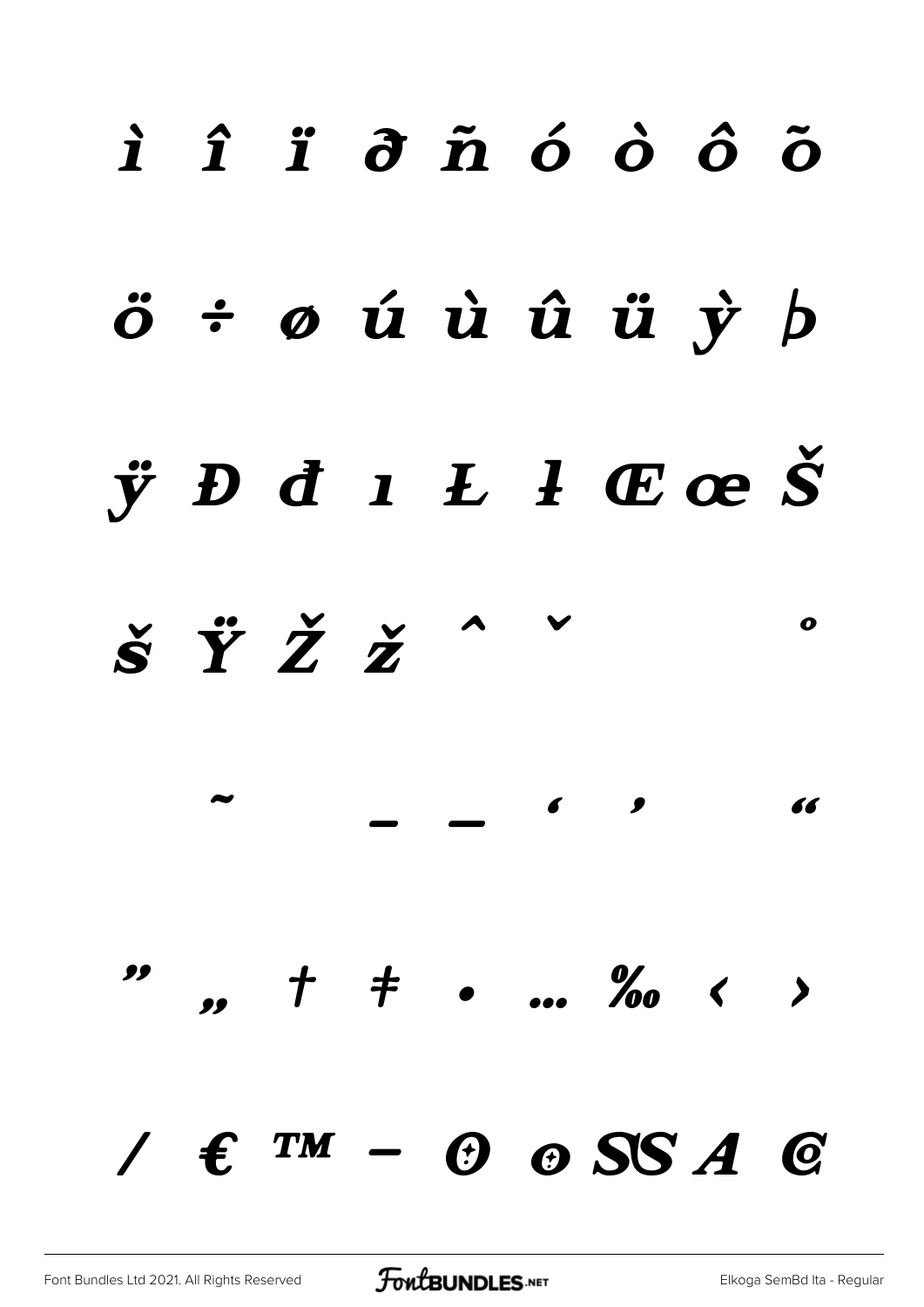#### 00 co tt IA IORAROIO Ro

#### ss h n m a KOkoKo fi

 $\boldsymbol{\mathcal{H}}$ 

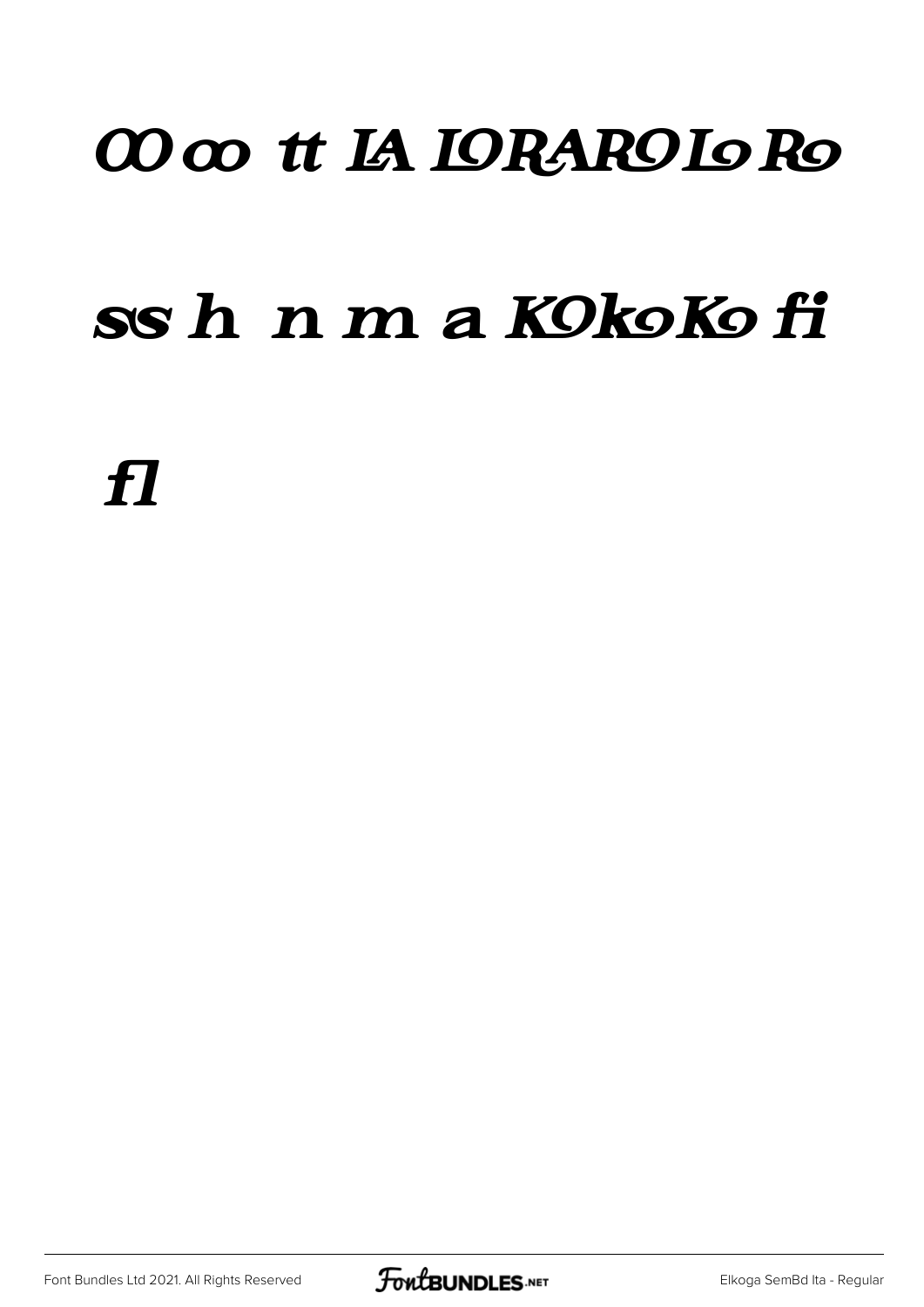#### Elkoga Med Ita - Regular

**Uppercase Characters** 

#### A BCDEFGHIJKLMN *OPQRSTUVWXYZ*

Lowercase Characters

### abcdefghijklmno pqrstuvwxyz

**Numbers** 

#### *0123456789*

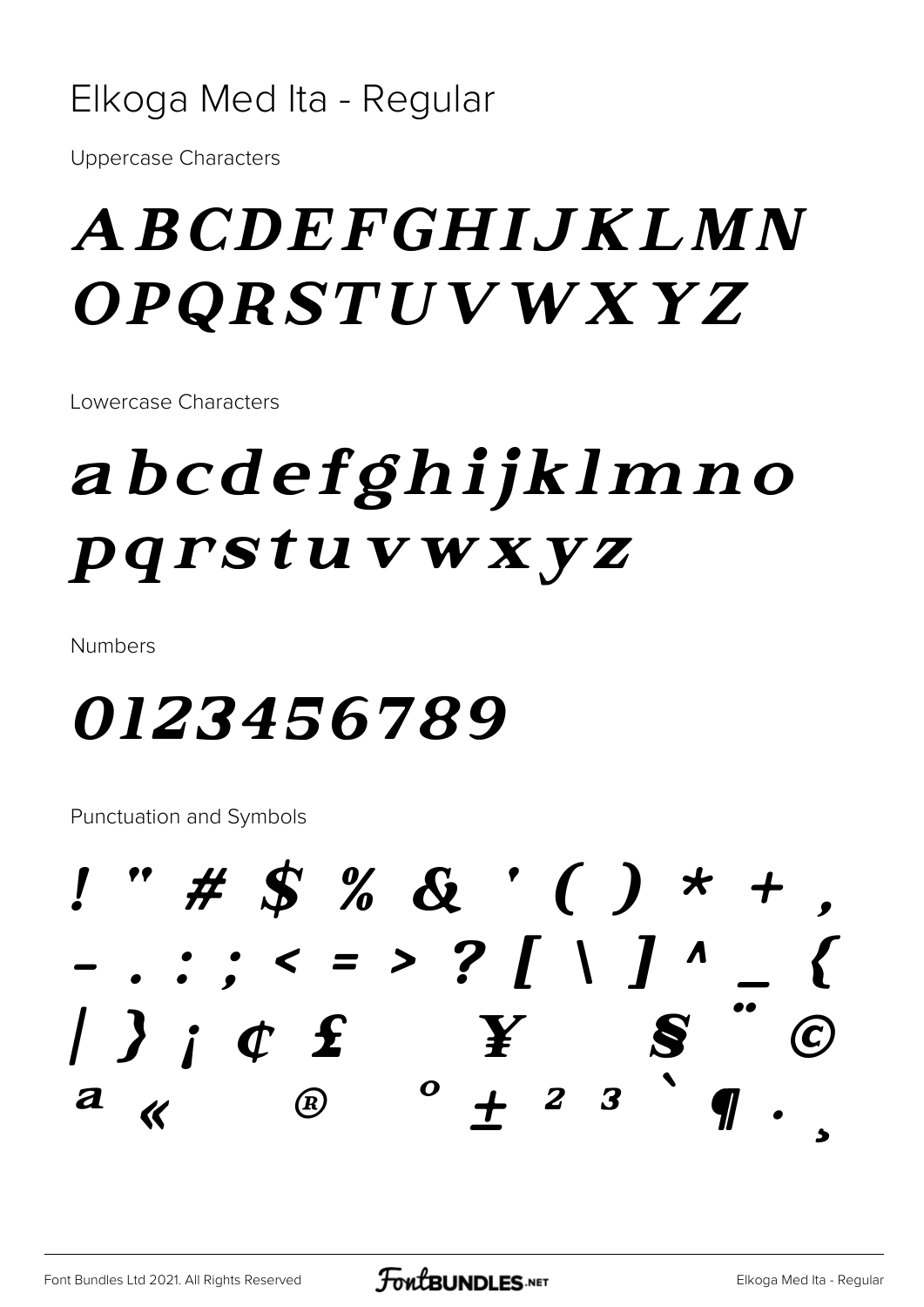#### $\mathbf{I}$  $\boldsymbol{o}$  $\frac{1}{4}$  $\frac{1}{2}$  $\frac{3}{4}$  $\lambda$ All Other Glyphs

# ÁÀÂÃÄÅÆÇÉ  $\dot{E}$   $\hat{E}$   $\ddot{E}$   $\dot{I}$   $\dot{I}$   $\ddot{I}$   $\ddot{D}$   $\ddot{N}$  $\acute{o}$   $\grave{o}$   $\acute{o}$   $\ddot{o}$   $\ddot{o}$   $\times$   $\acute{o}$   $\acute{o}$   $\acute{o}$ ÛÜÝ  $B$  á à â  $\tilde{a}$ äåæçéèêëí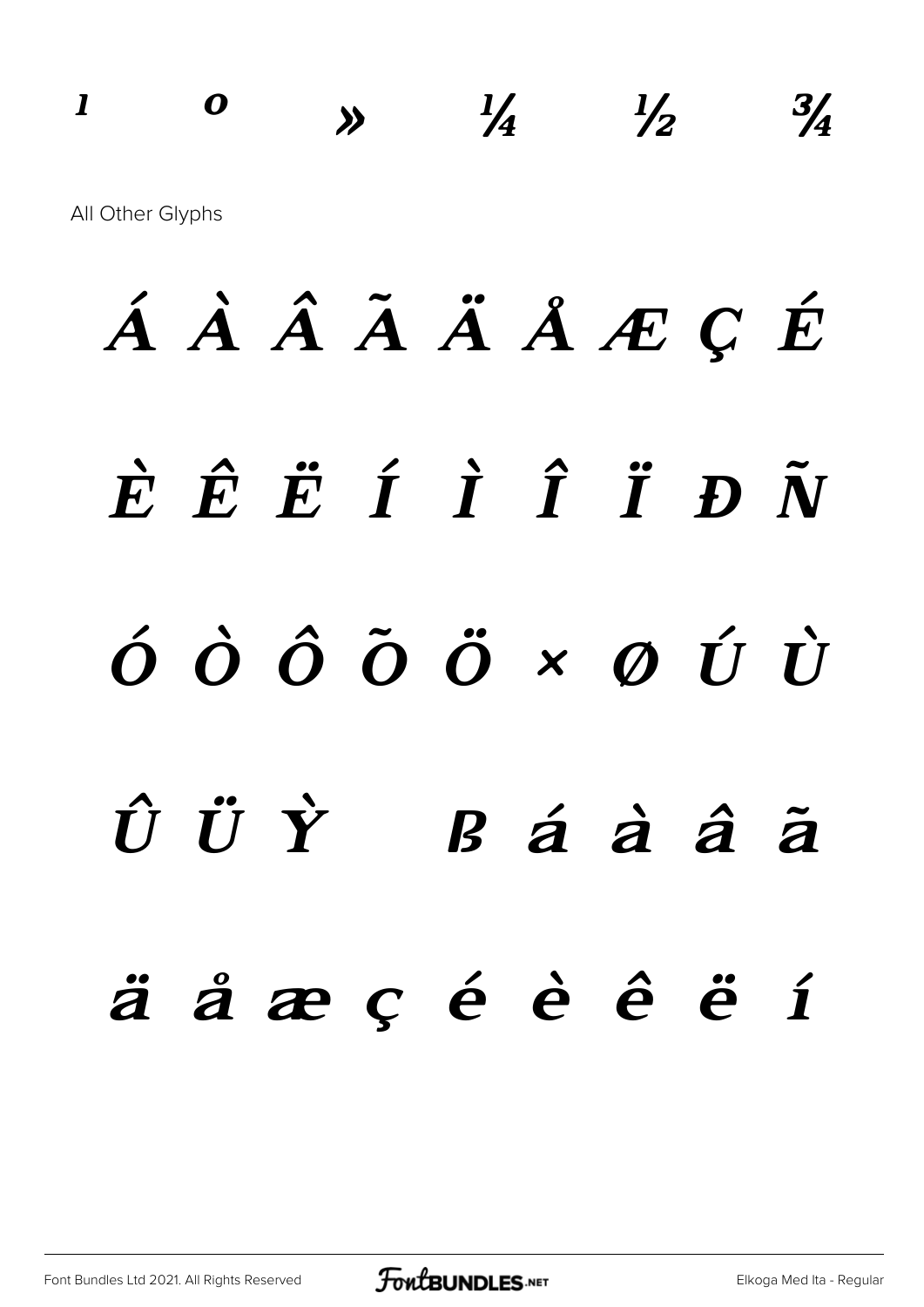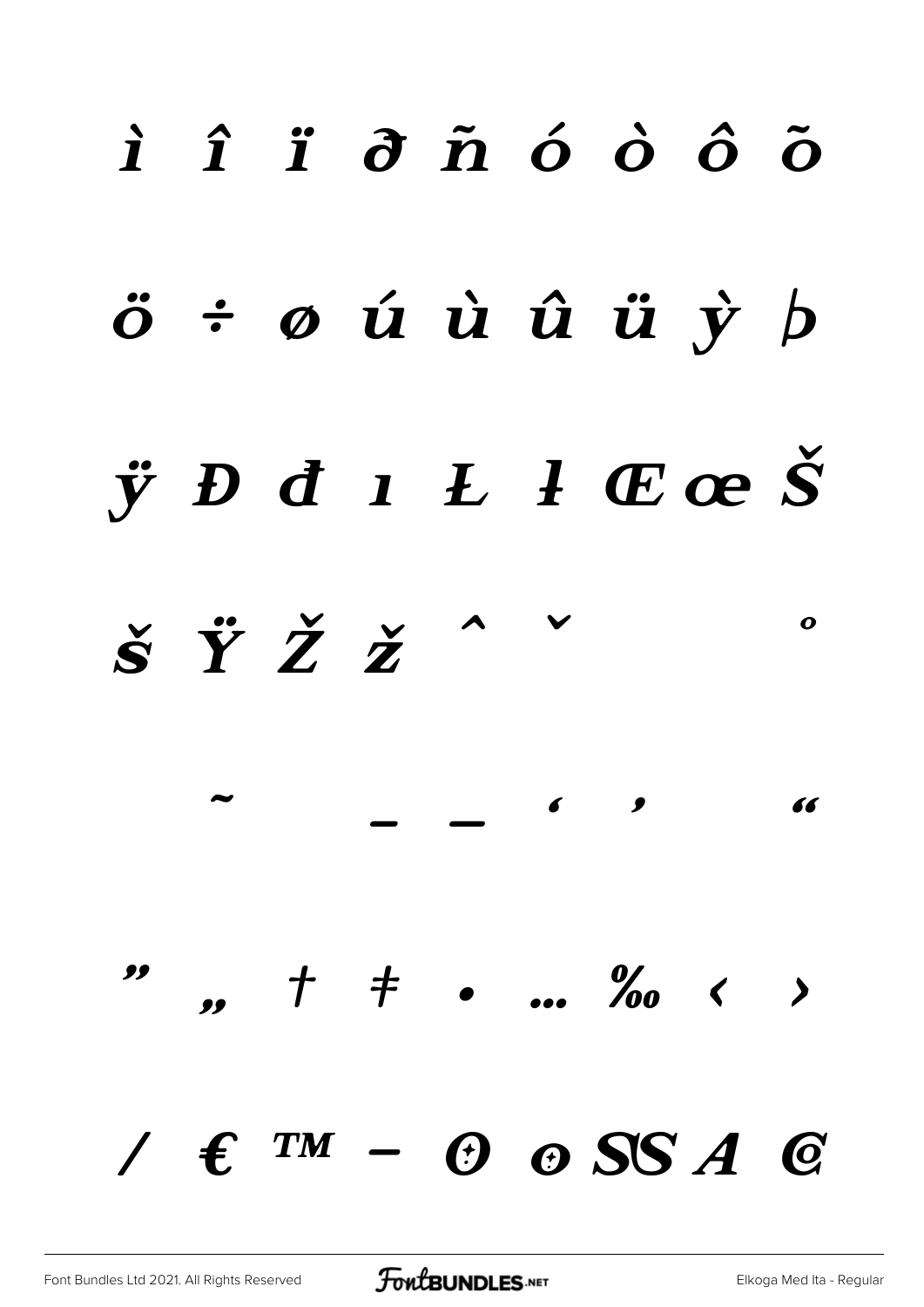#### 00 oo tt IA IORAROIO Ro

#### ss h n m a KOkoKo fi

 $\boldsymbol{\mathit H}$ 

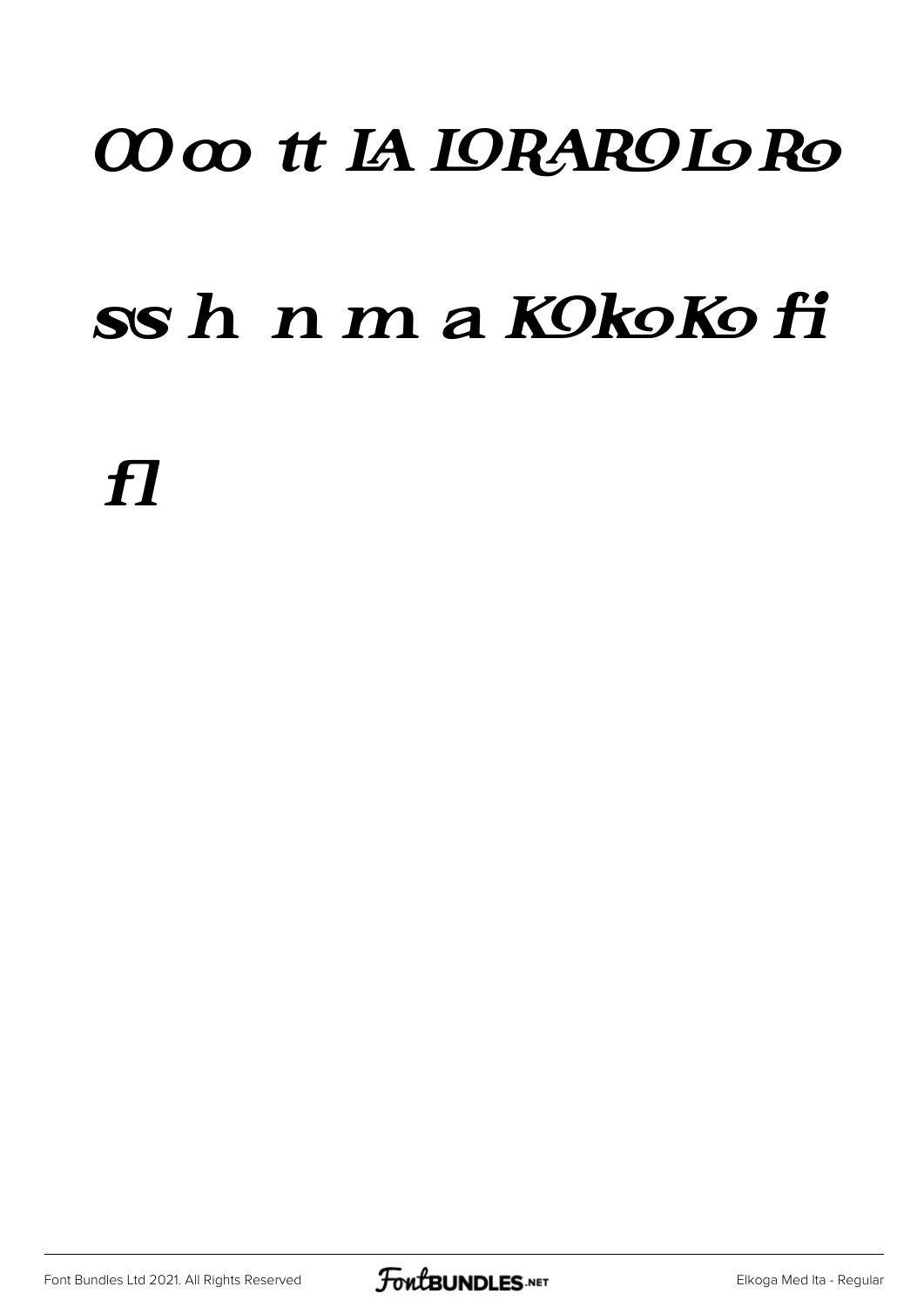

**Uppercase Characters** 

#### ABCDEFGHIJKLMN OPQRSTUVWXYZ

Lowercase Characters

### abcdefghijklmno pqrstuvwxyz

**Numbers** 

#### 0123456789

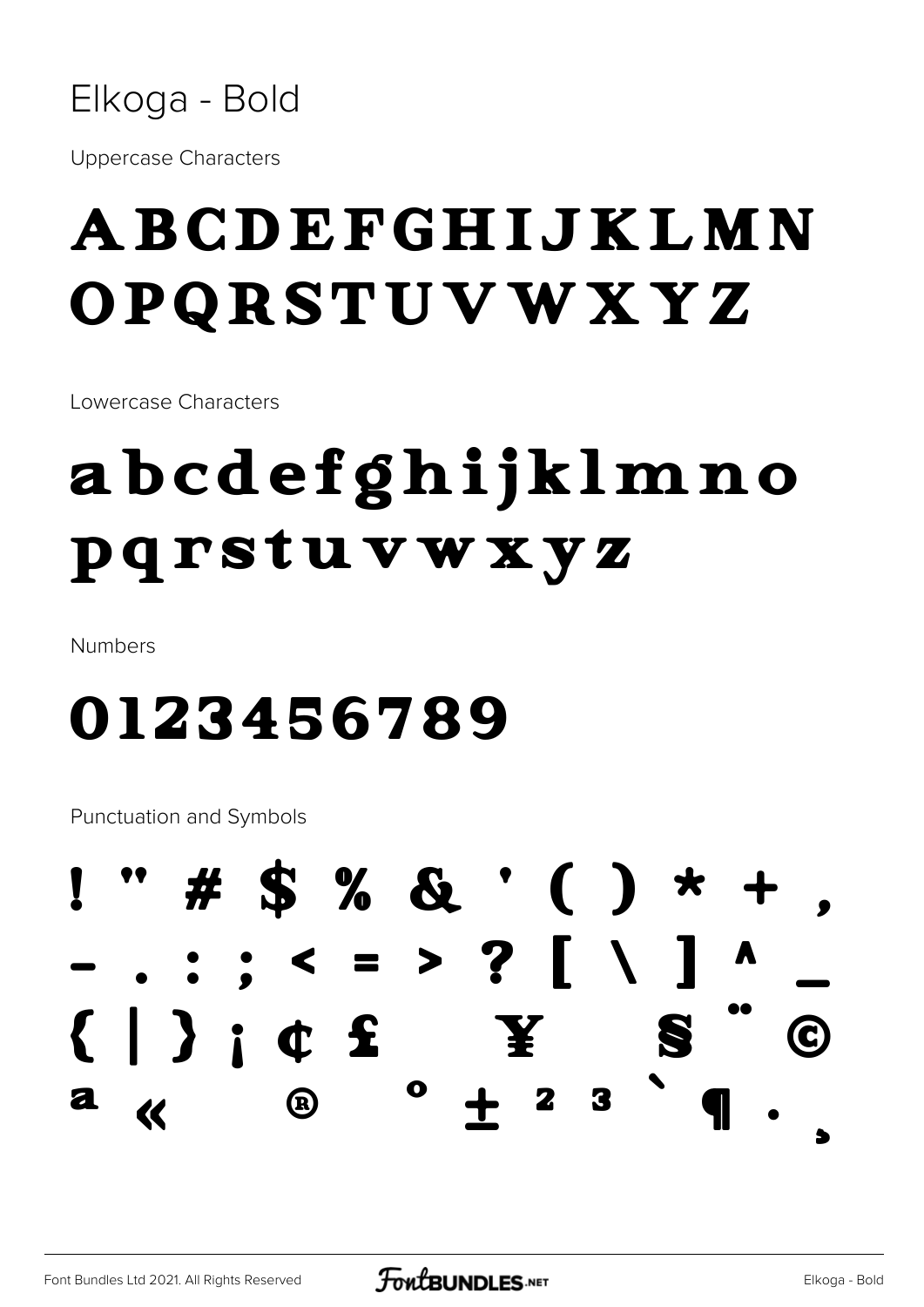#### $\frac{1}{4}$   $\frac{1}{2}$  $\mathbf 0$  $\mathbf{I}$  $3/4$  $\lambda$ All Other Glyphs

# ÁÀÂÃÄÅÆÇÉ ÈÊËÍÎÎĐÑ  $\dot{\mathbf{o}}$   $\dot{\mathbf{o}}$   $\dot{\mathbf{o}}$   $\ddot{\mathbf{o}}$   $\ddot{\mathbf{o}}$   $\times$   $\boldsymbol{\emptyset}$   $\dot{\mathbf{U}}$ ÛÜÝ Báàâã äåæçéèêëí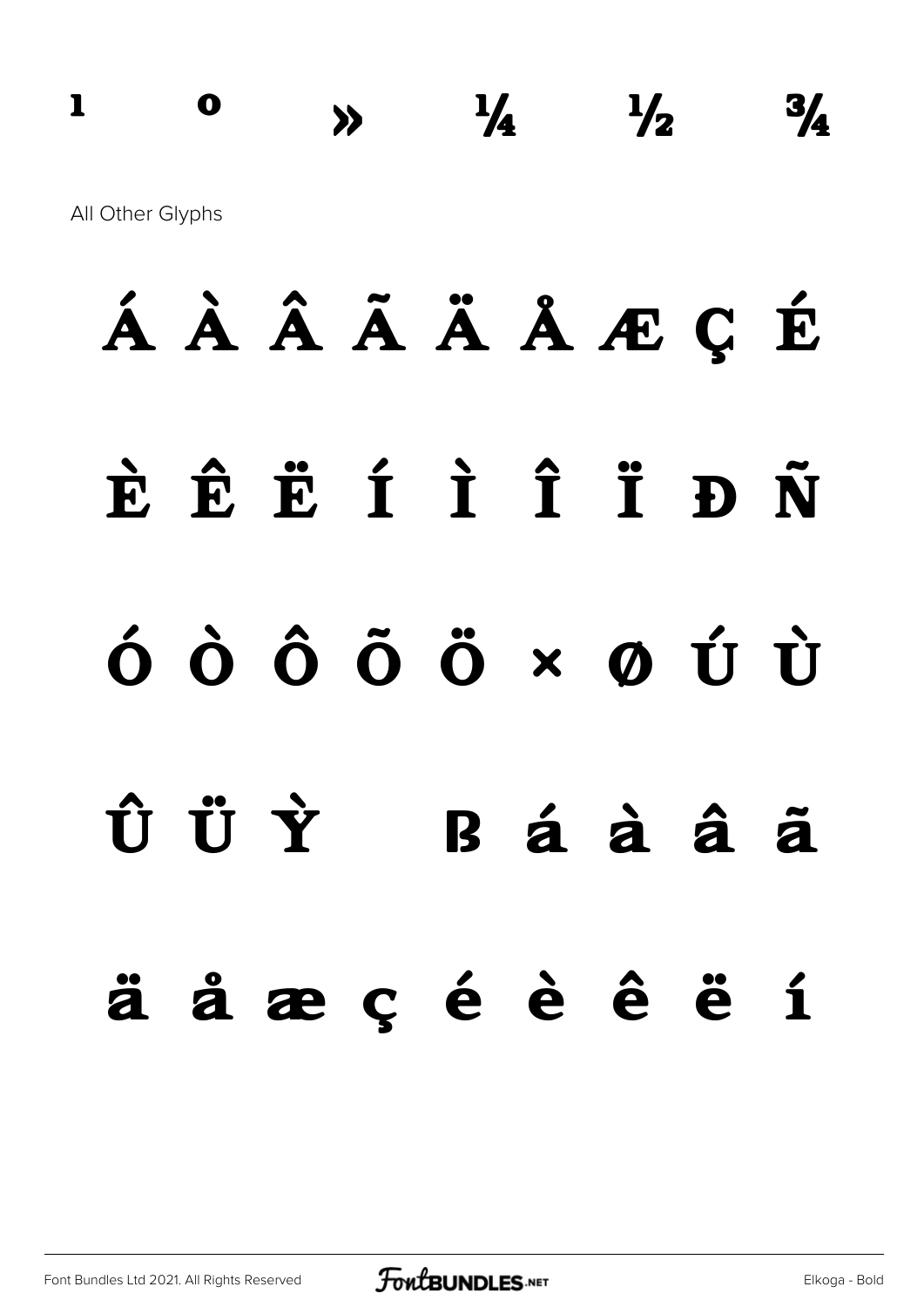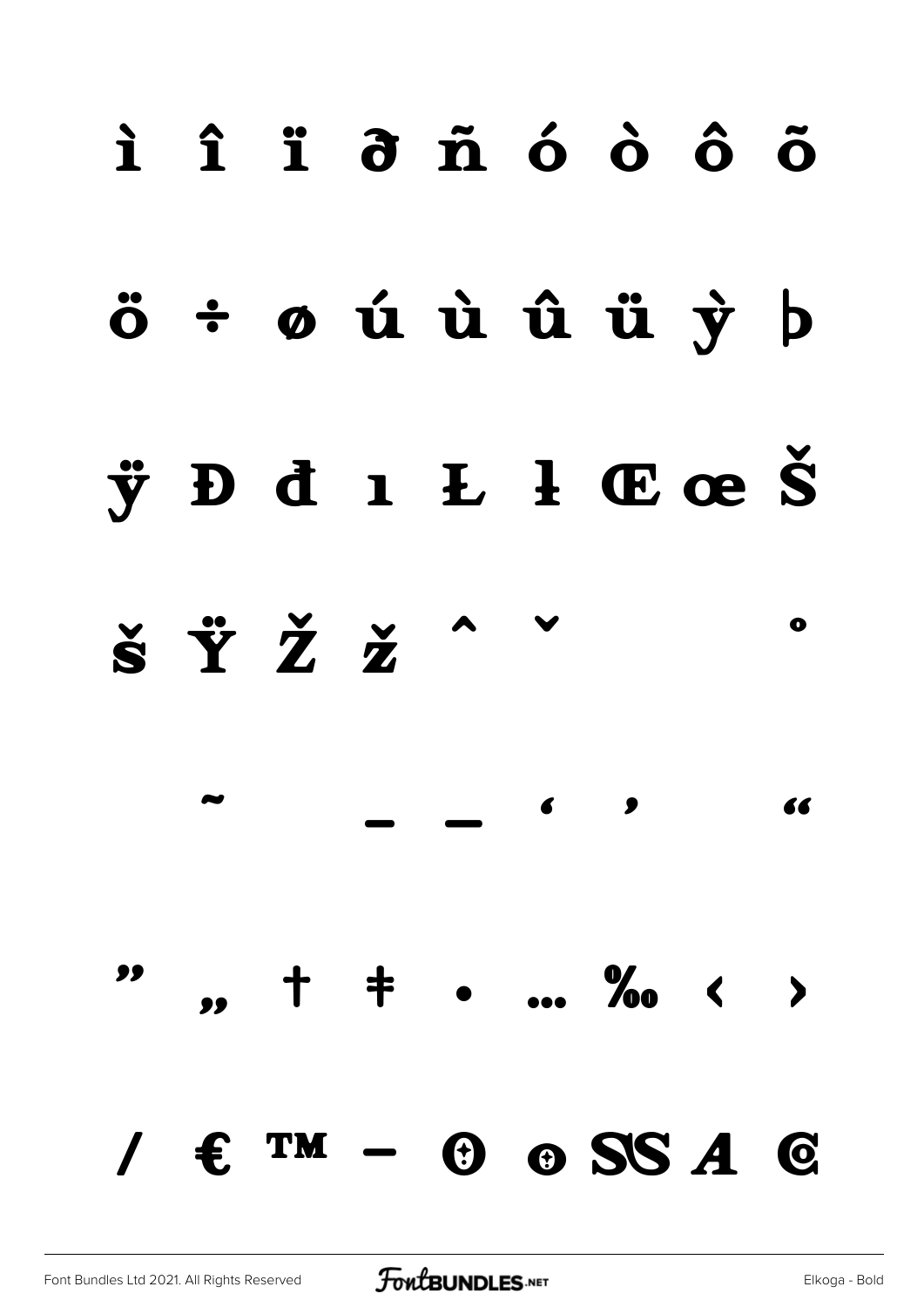#### 00 co tt IA IORARO Io Ro

#### ssh n m a KOkoKofi

f1

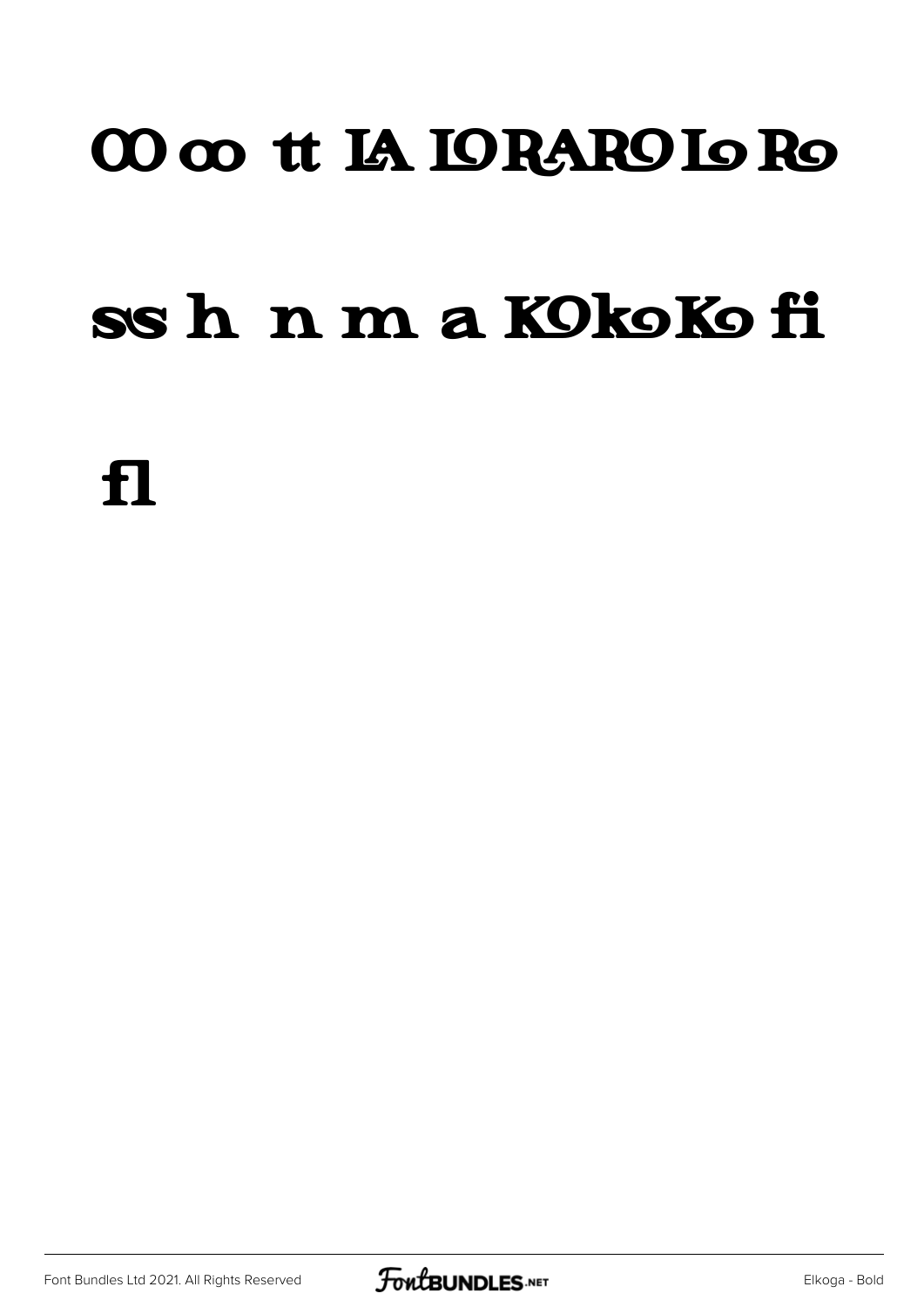

**Uppercase Characters** 

#### ABCDEFGHIJKLMN OPQRSTUVWXYZ

Lowercase Characters

### abcdefghijklmno pqrstuvwxyz

**Numbers** 

#### *0123456789*

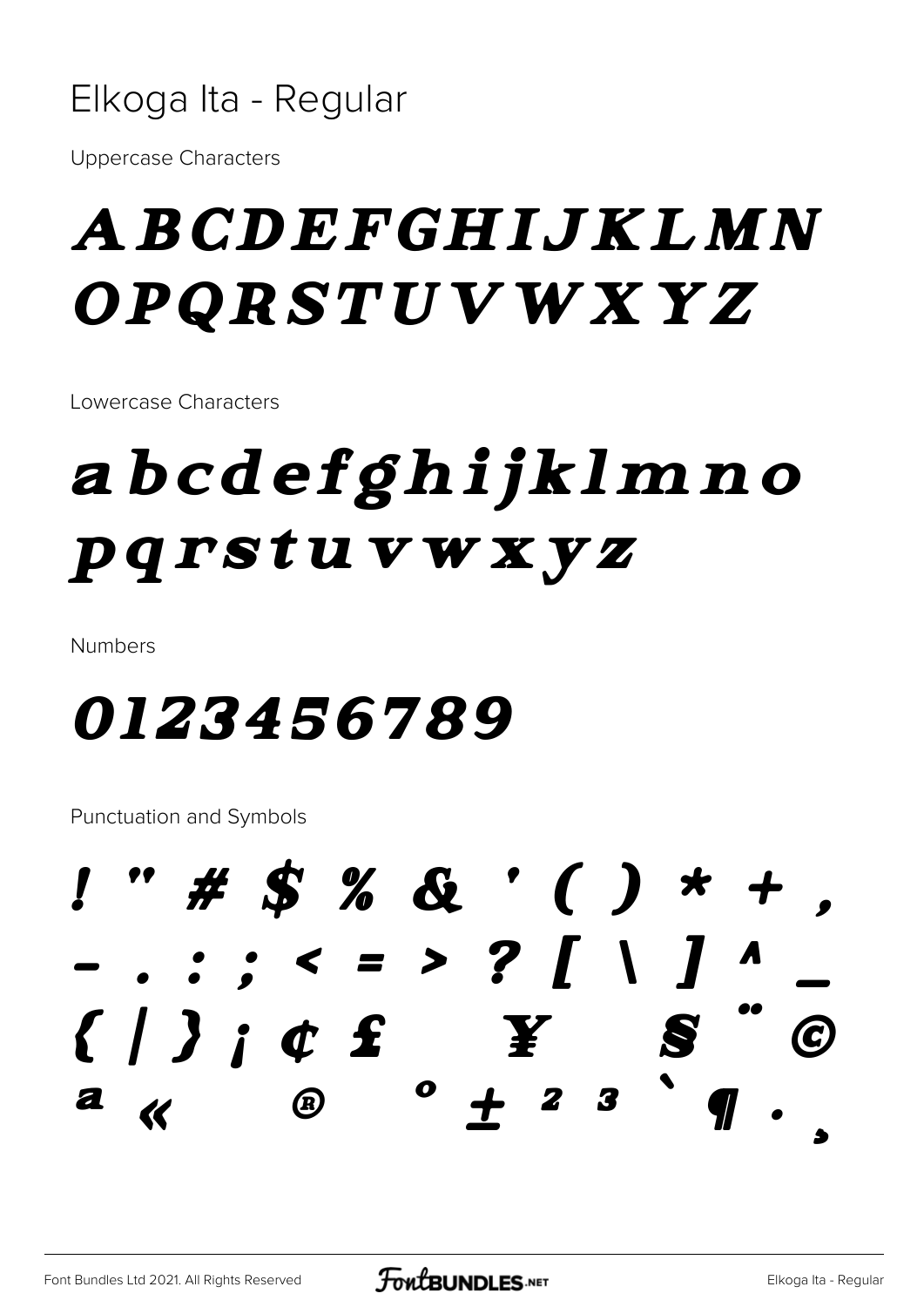#### $\frac{1}{4}$  $\mathbf{I}$  $\boldsymbol{o}$  $\frac{1}{2}$  $3/4$  $\sum$ All Other Glyphs

# ÁÀÂÃÄÅÆÇÉ ÈÊËÍÎÎĐÑ  $\acute{o}$   $\acute{o}$   $\ddot{o}$   $\ddot{o}$   $\times$   $\acute{o}$   $\acute{o}$   $\dot{U}$ ÛÜÝ  $B$ á à â  $\tilde{a}$ äåæçéèêëí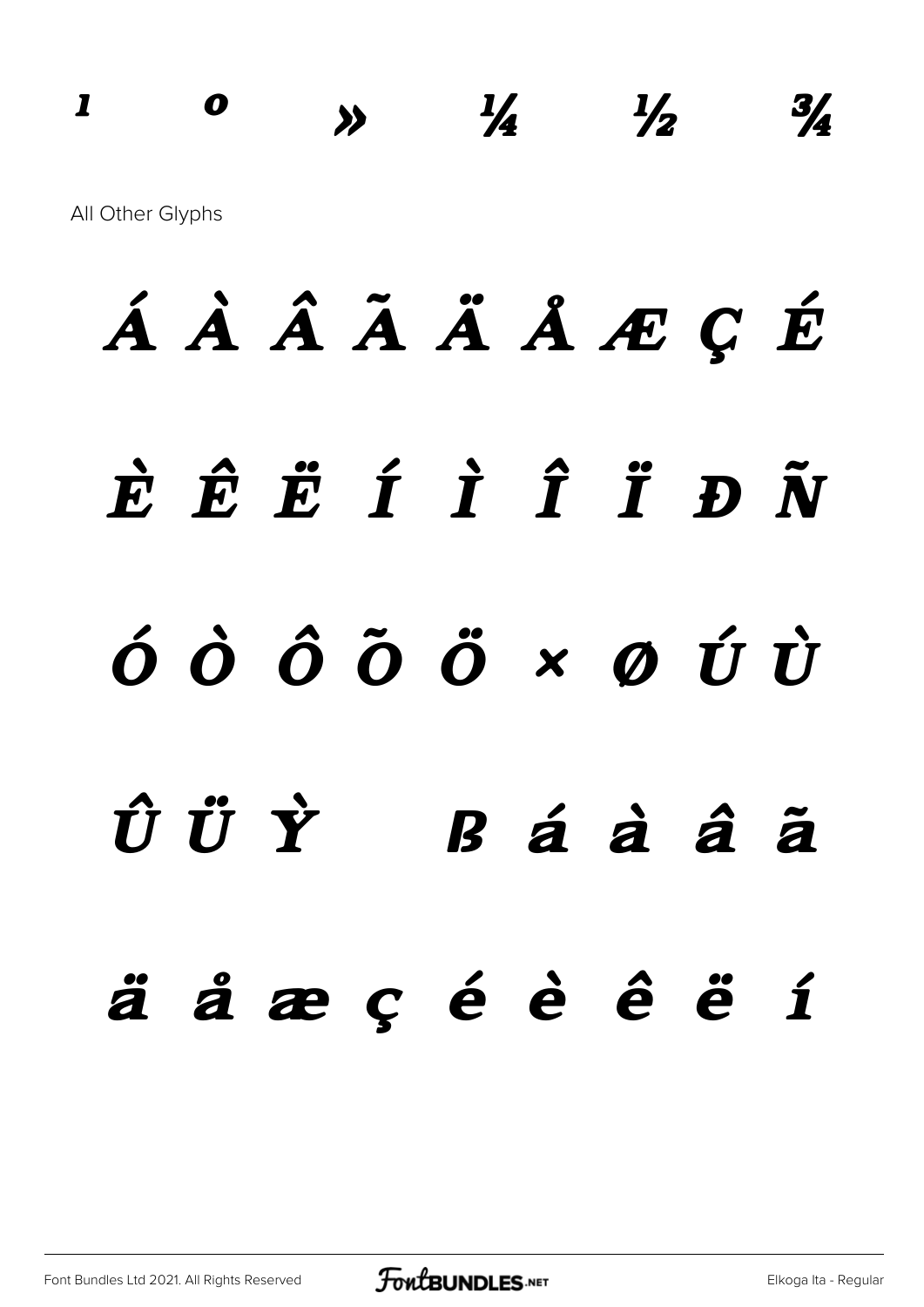![](_page_23_Figure_0.jpeg)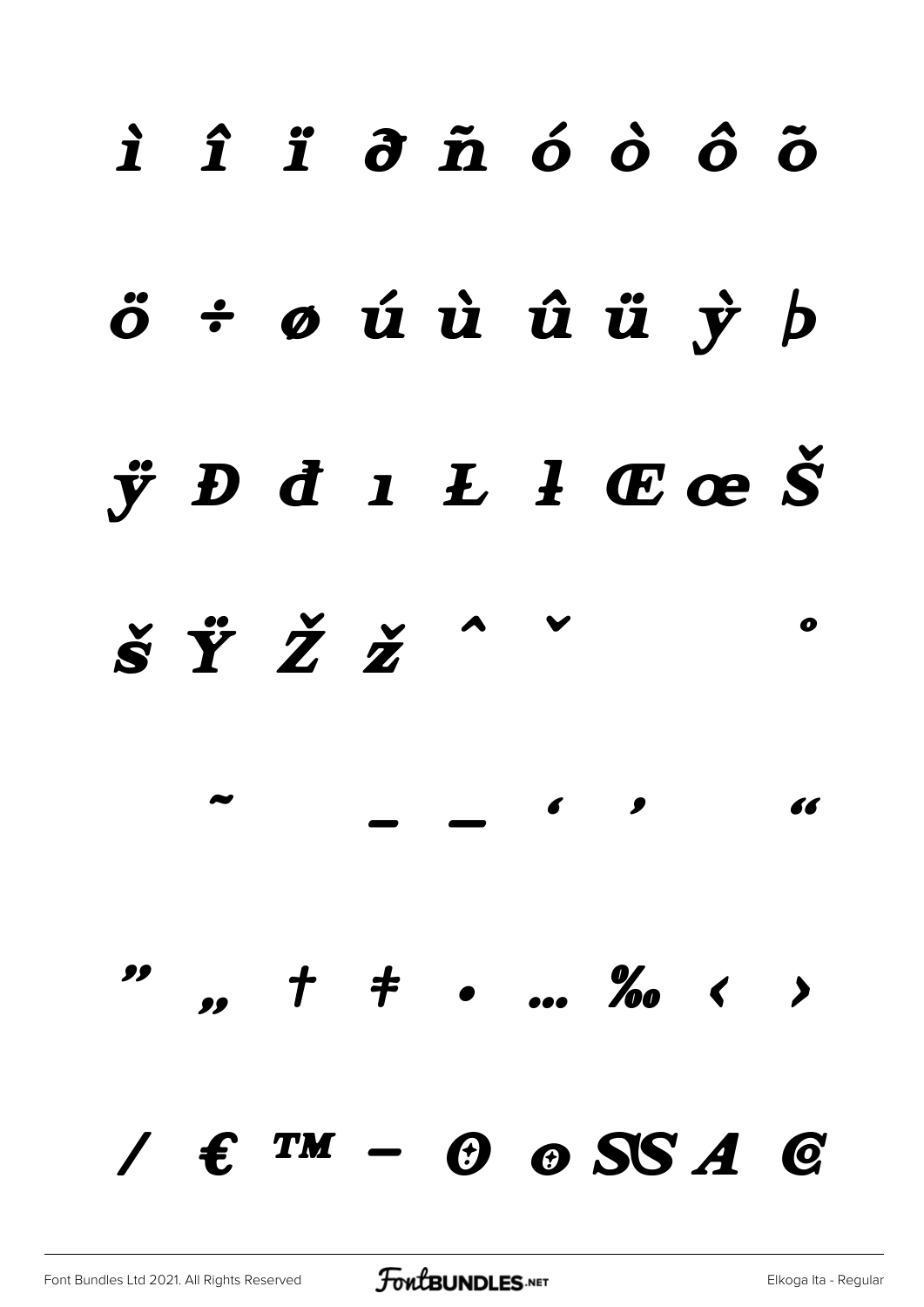#### 00 co tt IA IORAROIO Ro

#### ssh n m a KOkoKo fi

 $\boldsymbol{\mathcal{H}}$ 

![](_page_24_Picture_4.jpeg)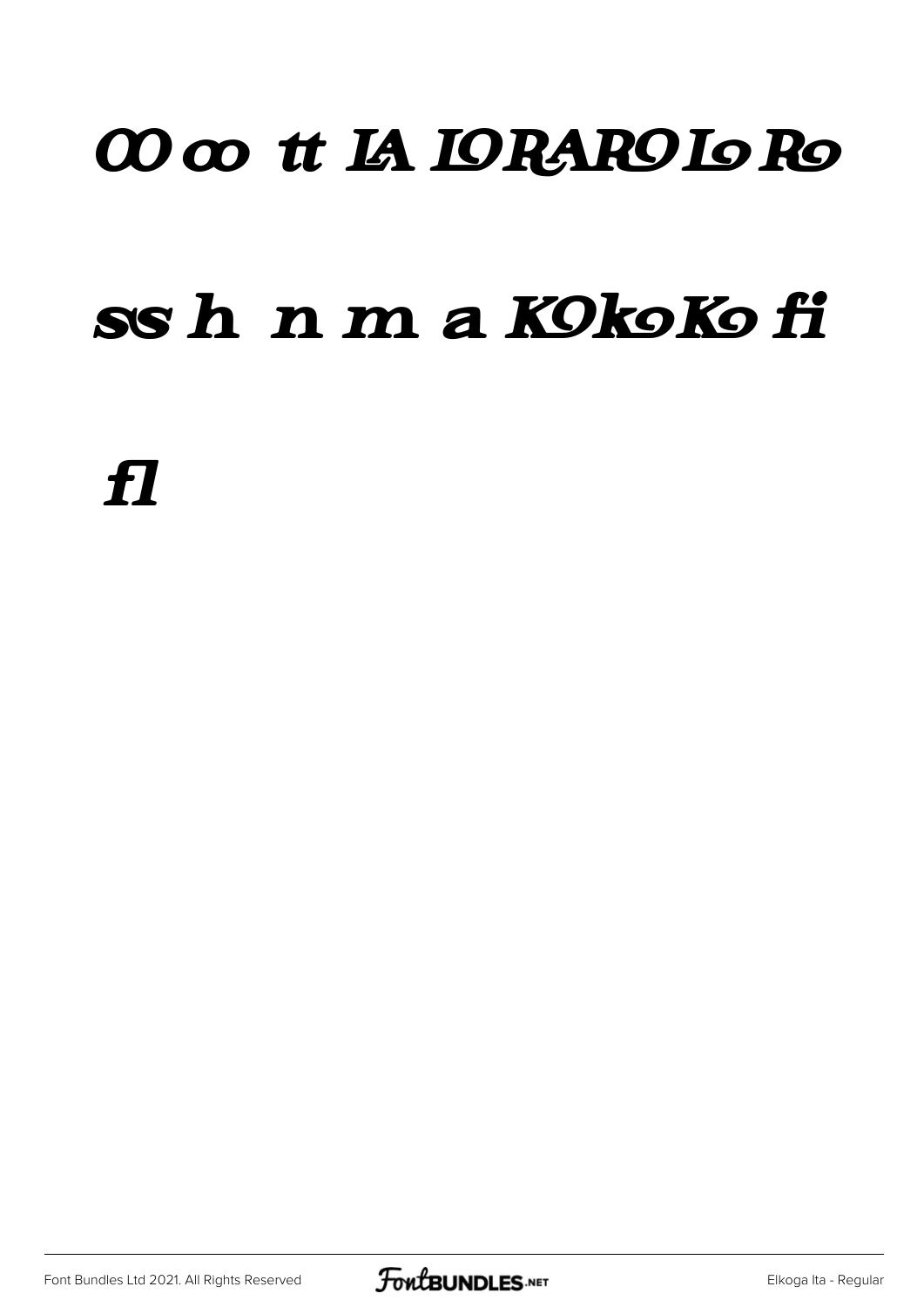![](_page_25_Picture_0.jpeg)

**Uppercase Characters** 

#### *ABCDEFGHIJKLMN OPQRSTUVWXYZ*

Lowercase Characters

### abcdefghijklmno pqrstuvwxyz

**Numbers** 

#### 0123456789

 $! " # $ % & . ( ) * + ,$  $: : < = > ?$  [ \ ] ^  $\bm{S}$  $j$  i  $\sigma$   $f$  $\boldsymbol{Y}$  $^{\circ}$  + 2 3  $^{\circ}$  ¶  $\mathbf{I}$  $\bigcirc$ O  $\overline{\mathcal{K}}$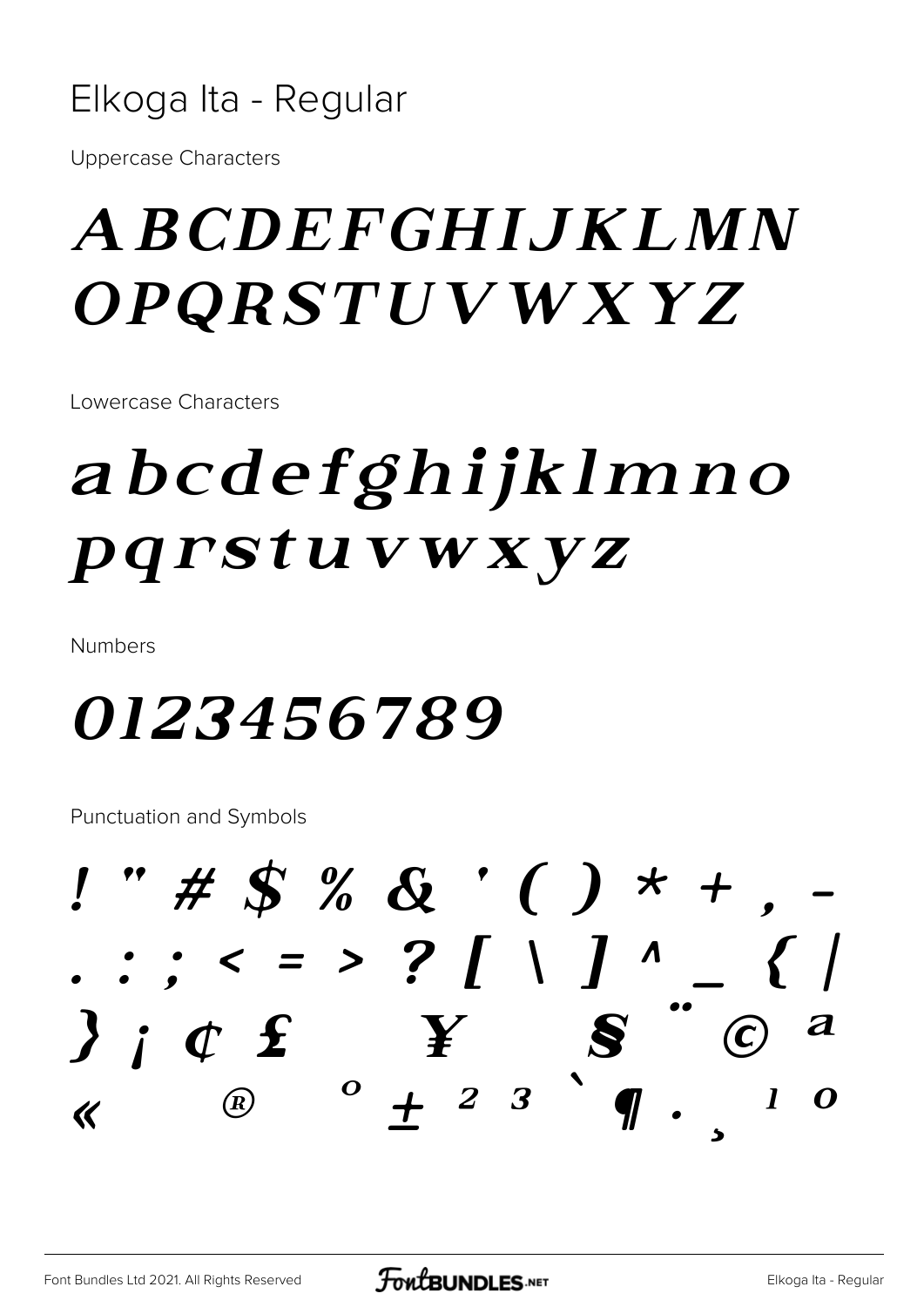$\frac{1}{4}$  $\frac{1}{2}$  $\frac{3}{4}$  $\rightarrow$ All Other Glyphs

# ÁÀÂÃÄÅÆÇÉ  $\dot{E}$   $\hat{E}$   $\ddot{E}$   $\dot{I}$   $\dot{I}$   $\ddot{I}$   $\ddot{D}$   $\tilde{N}$  $\acute{\mathrm{o}}\,\,\grave{\mathrm{o}}\,\,\hat{\mathrm{o}}\,\,\acute{\mathrm{o}}\,\,\ddot{\mathrm{o}}\,\,\ddot{\mathrm{o}}\,\,\kappa$   $\phantom{.0}\,\mathfrak{o}\,\,\acute{\mathrm{t}}\,\,\dot{\mathrm{t}}$  $\hat{U}$   $\ddot{U}$   $\dot{Y}$  $B$  á à â  $\tilde{a}$ äåæçéèêëí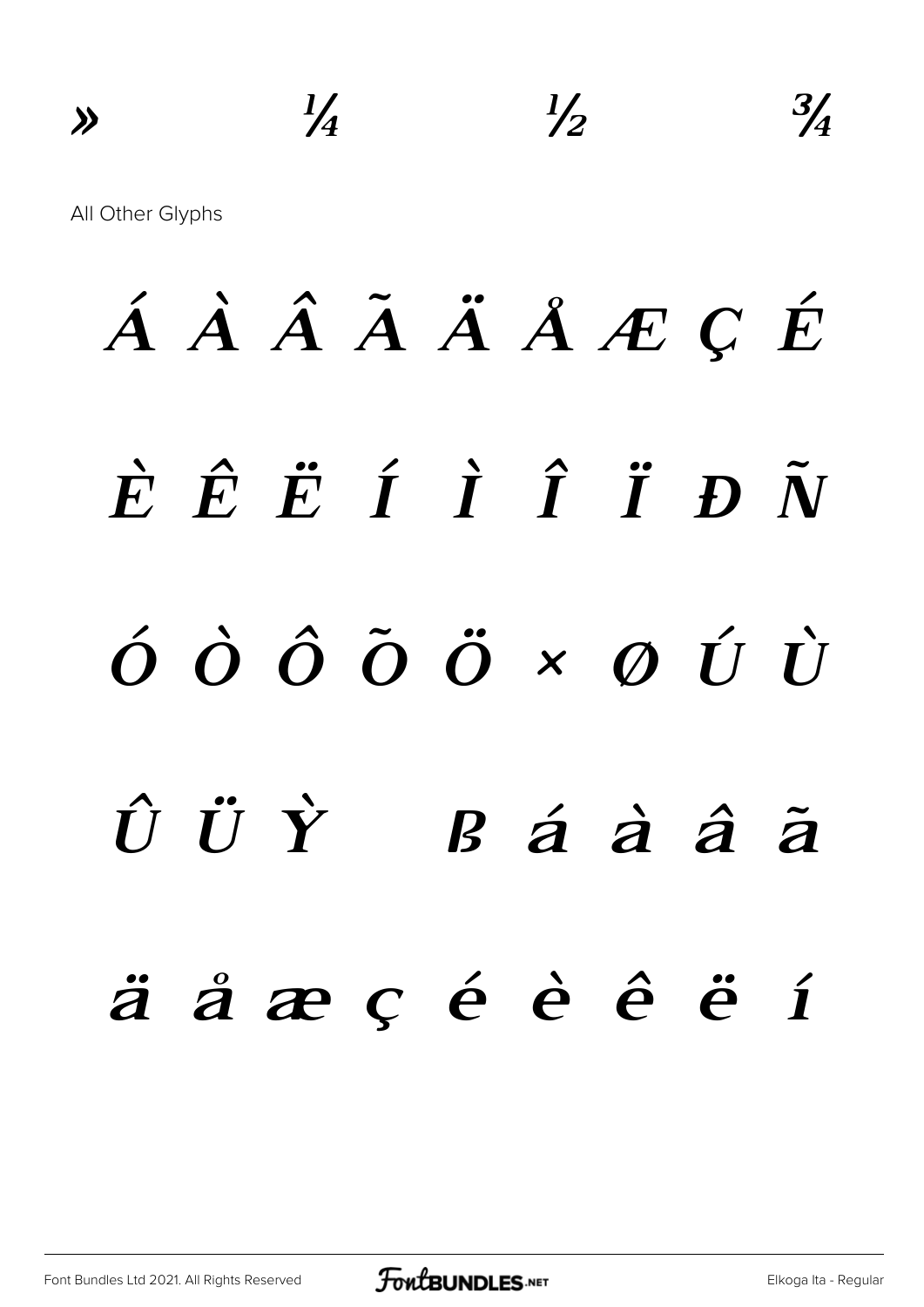![](_page_27_Figure_0.jpeg)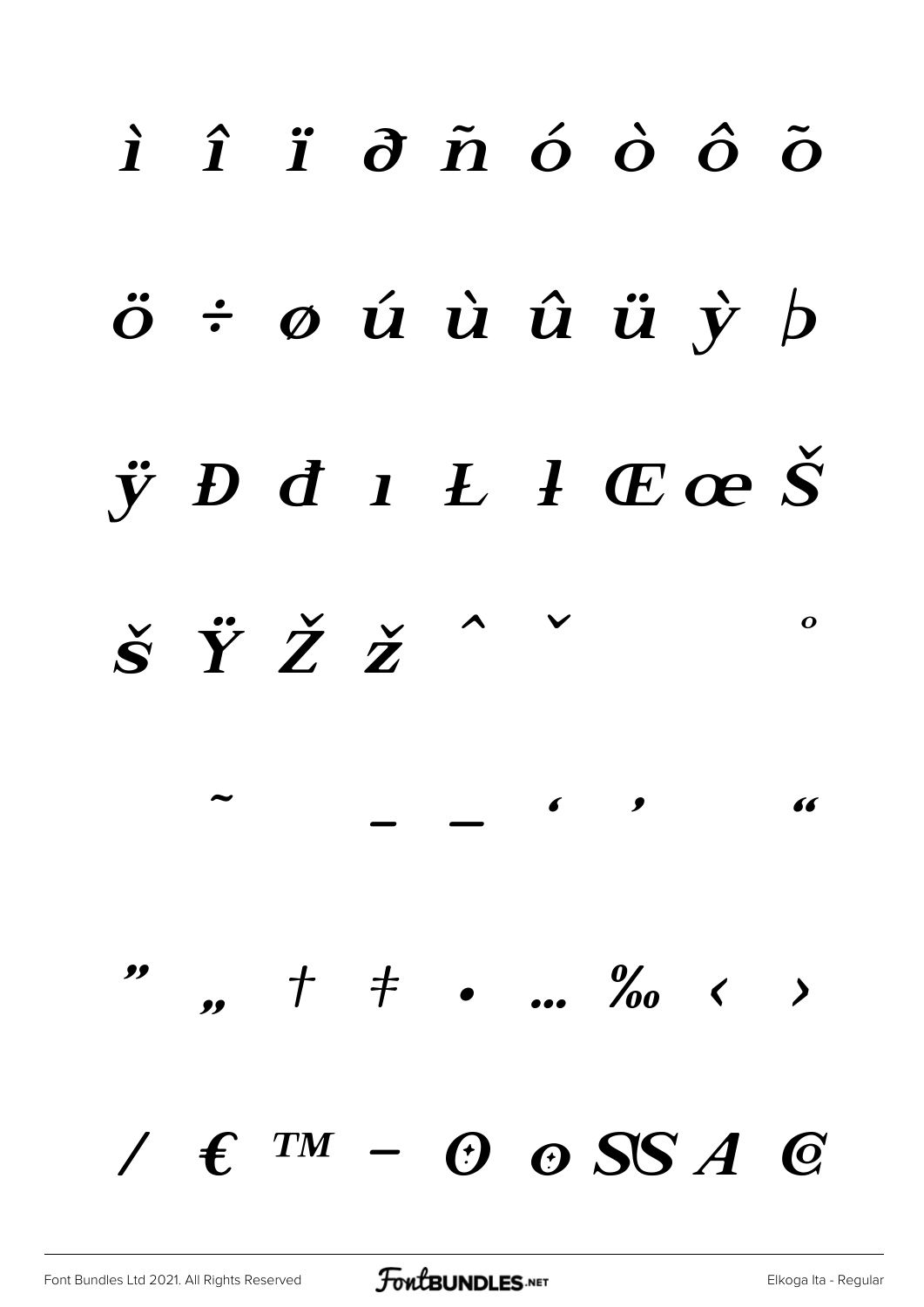#### CO co tt IA IORAROIO Ro

#### ssh nmaKOkoKofi

 $\boldsymbol{\mathit{H}}$ 

![](_page_28_Picture_4.jpeg)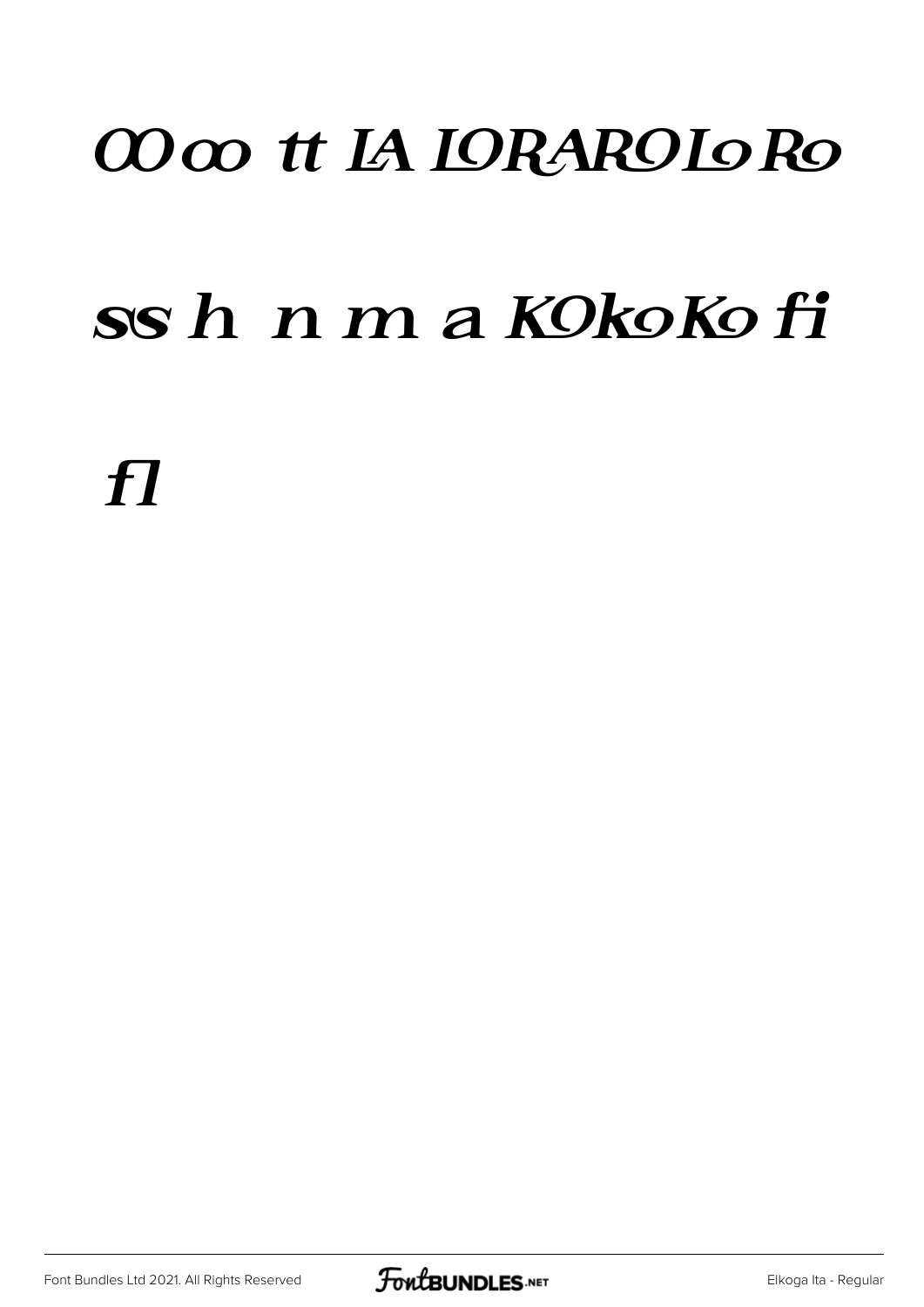#### Elkoga SemBd - Regular

**Uppercase Characters** 

#### ABCDEFGHIJKLMN OPQRSTUVWXYZ

Lowercase Characters

### abcdefghijklmno pqrstuvwxyz

**Numbers** 

#### 0123456789

![](_page_29_Figure_8.jpeg)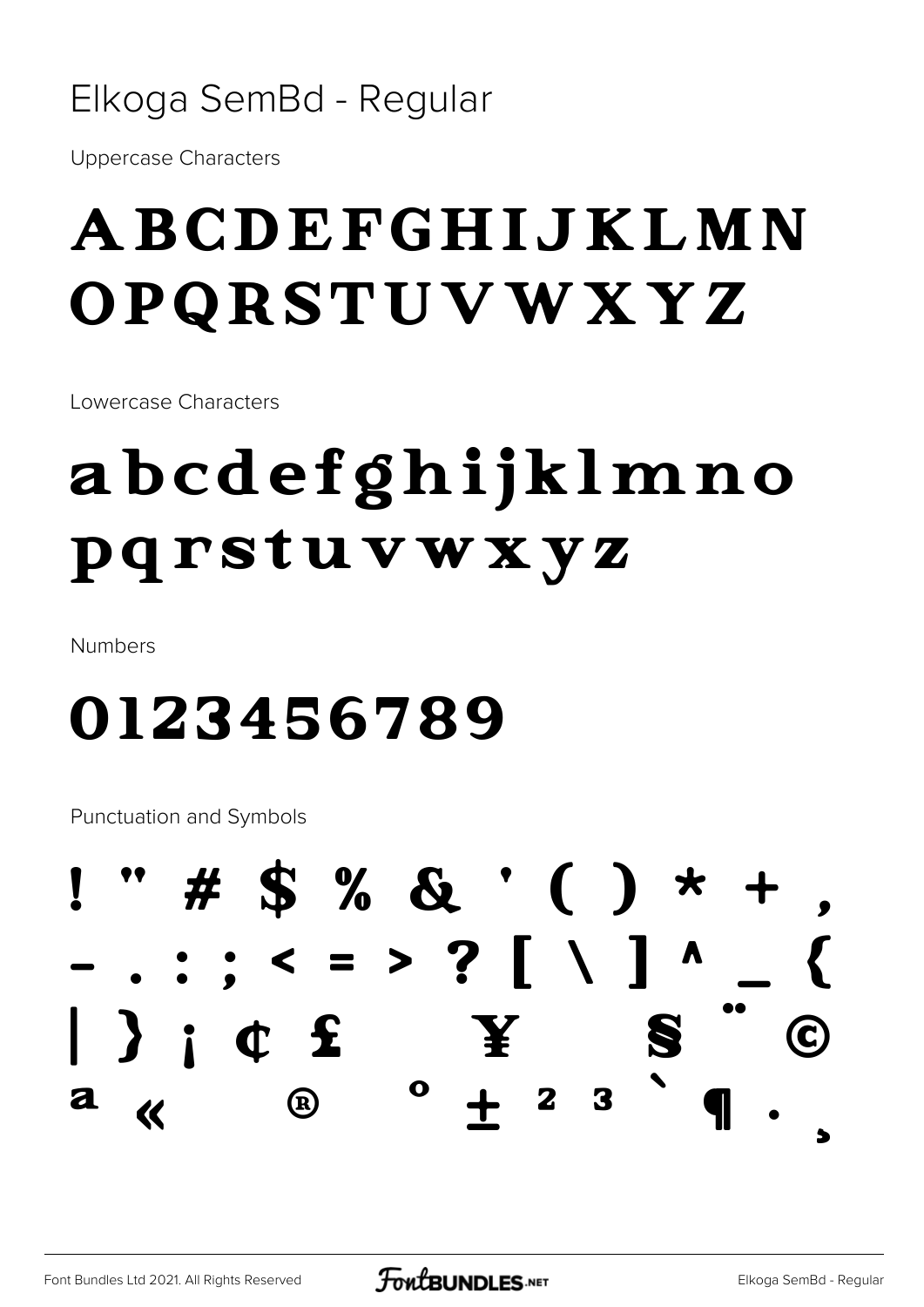## **a b**  $\frac{1}{4}$   $\frac{1}{2}$   $\frac{3}{4}$ All Other Glyphs

# **À Á Â Ã Ä Å Æ Ç È É Ê Ë Ì Í Î Ï Ð Ñ Ò Ó Ô Õ Ö × Ø Ù Ú Û Ü Ý ß à á â ã ä å æ ç è é ê ë ì**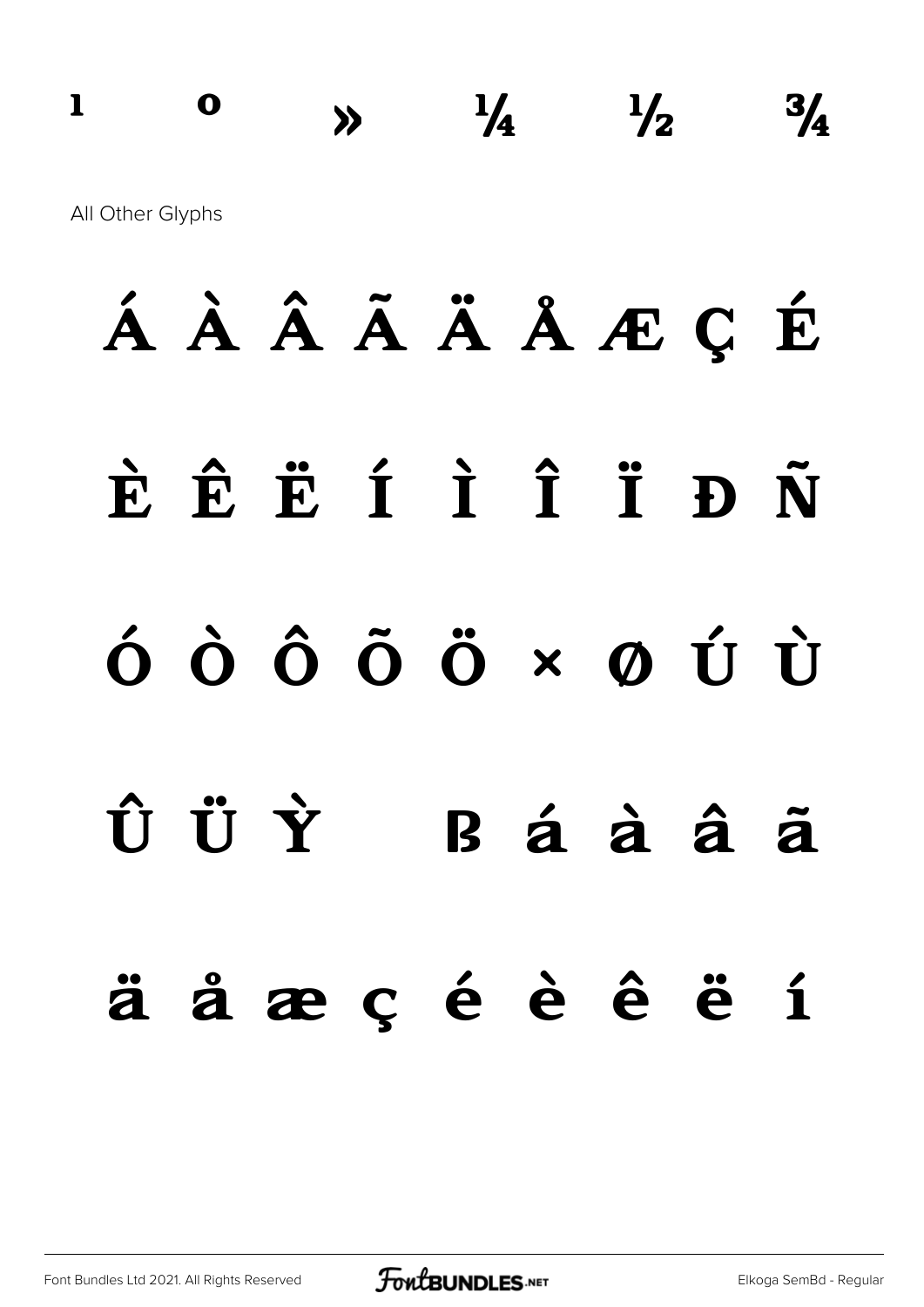![](_page_31_Figure_0.jpeg)